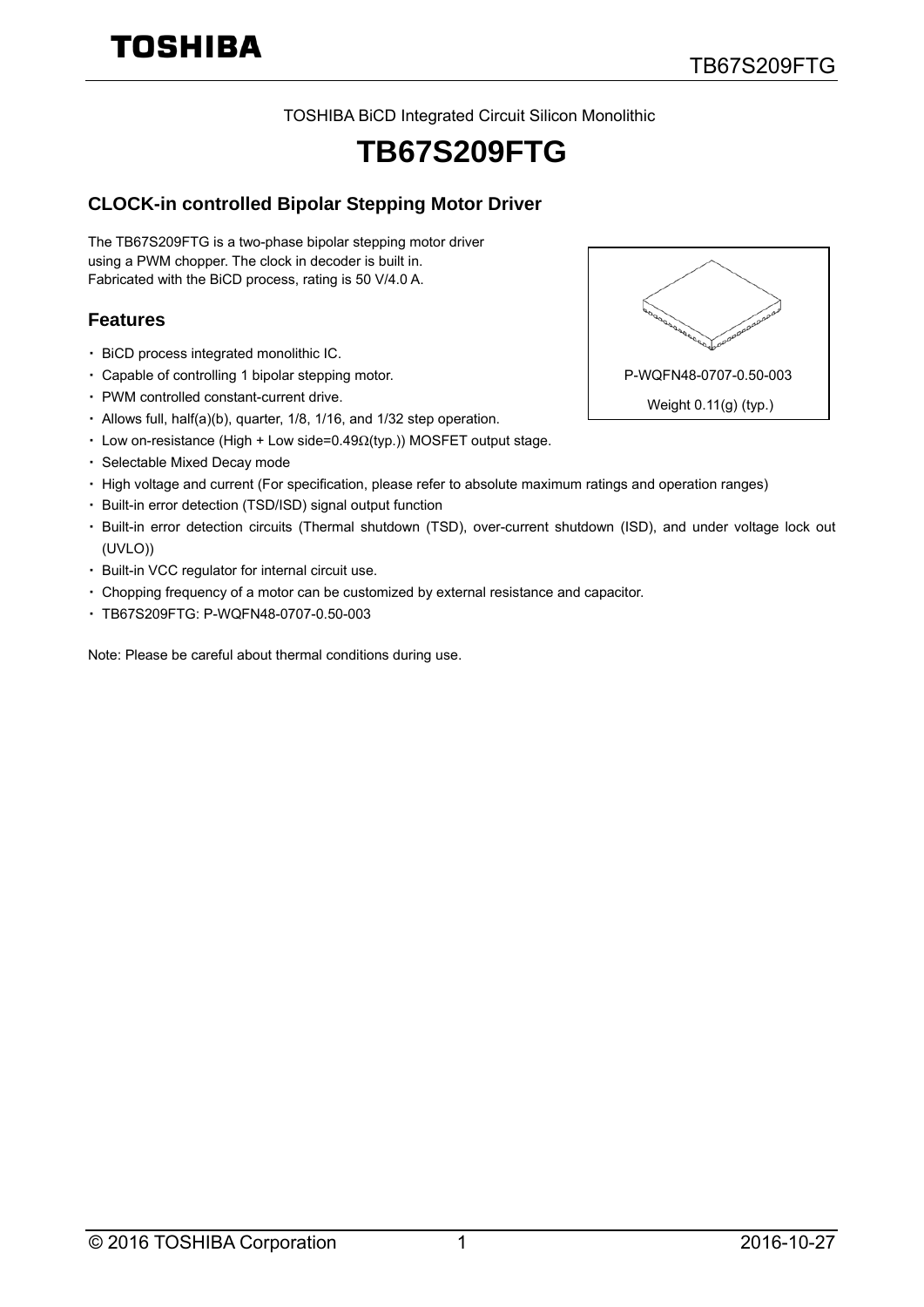## **Pin assignment (TB67S209FTG)**



\* Please mount the four corner pins of the QFN package and the exposed pad to the GND area of the PCB.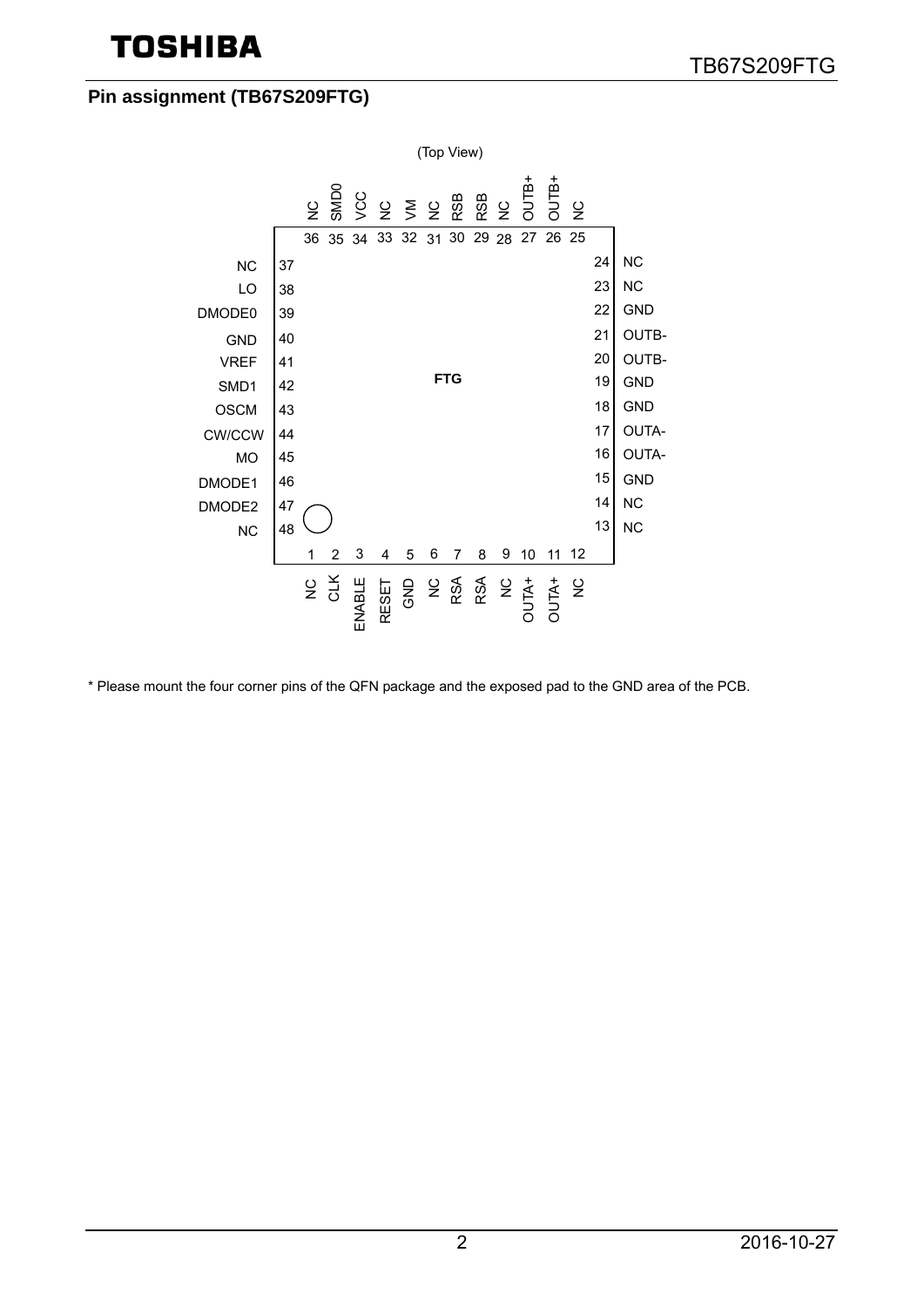## **TB67S209 Block diagram**



Functional blocks/circuits/constants in the block chart etc. may be omitted or simplified for explanatory purposes.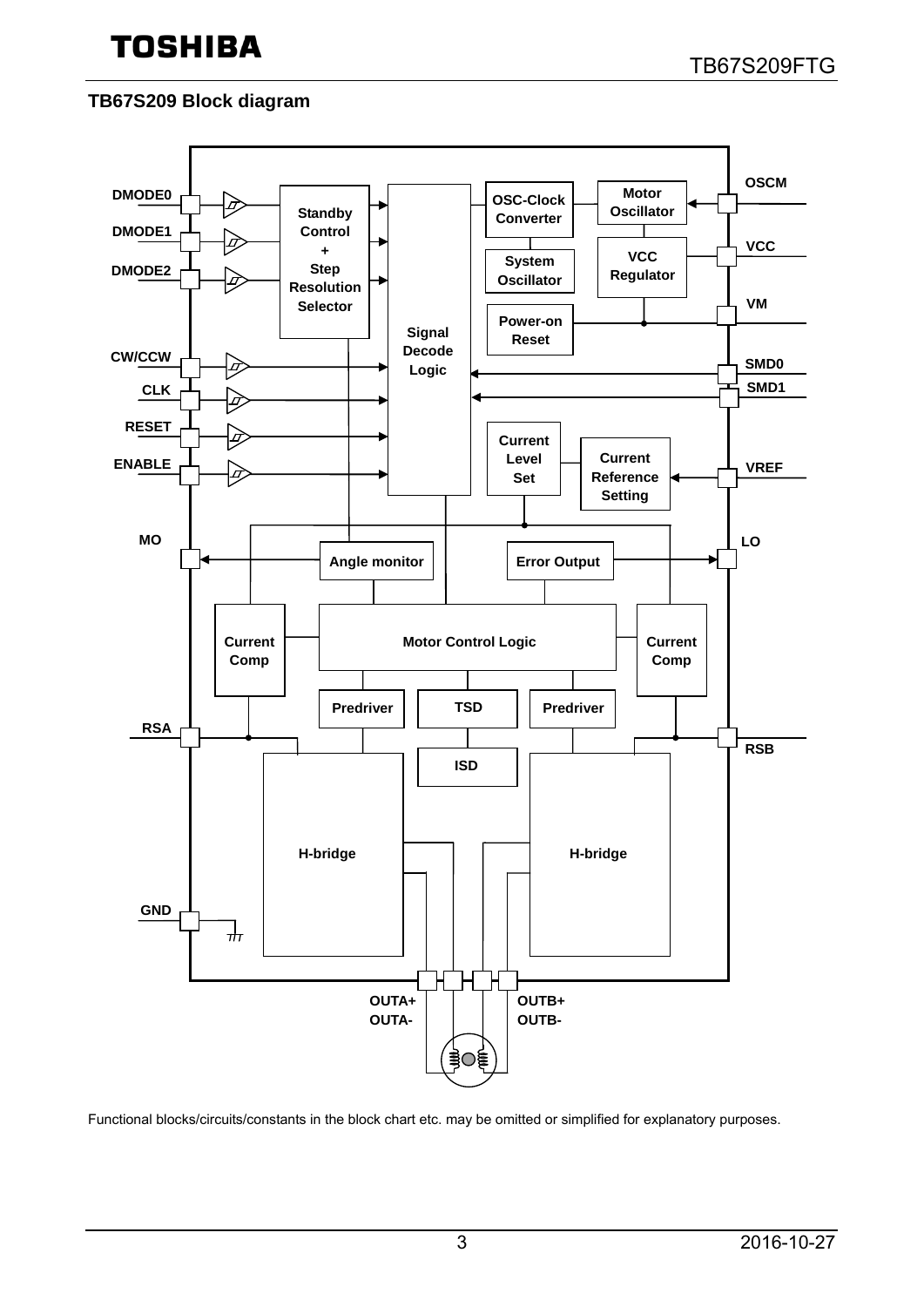## **Application Notes**

All the grounding wires of the TB67S209FTG must run on the solder mask on the PCB and be externally terminated at only one point. Also, a grounding method should be considered for efficient heat dissipation.

Careful attention should be paid to the layout of the output, VM and GND traces, to avoid short circuits across output pins or to the power supply or ground. If such a short circuit occurs, the device may be permanently damaged. Also, the utmost care should be taken for pattern designing and implementation of the device since it has power supply pins (VM, RS, OUT, GND) through which a particularly large current may run. If these pins are wired incorrectly, an operation error may occur or the device may be destroyed.

The logic input pins must also be wired correctly. Otherwise, the device may be damaged owing to a current running through the IC that is larger than the specified current.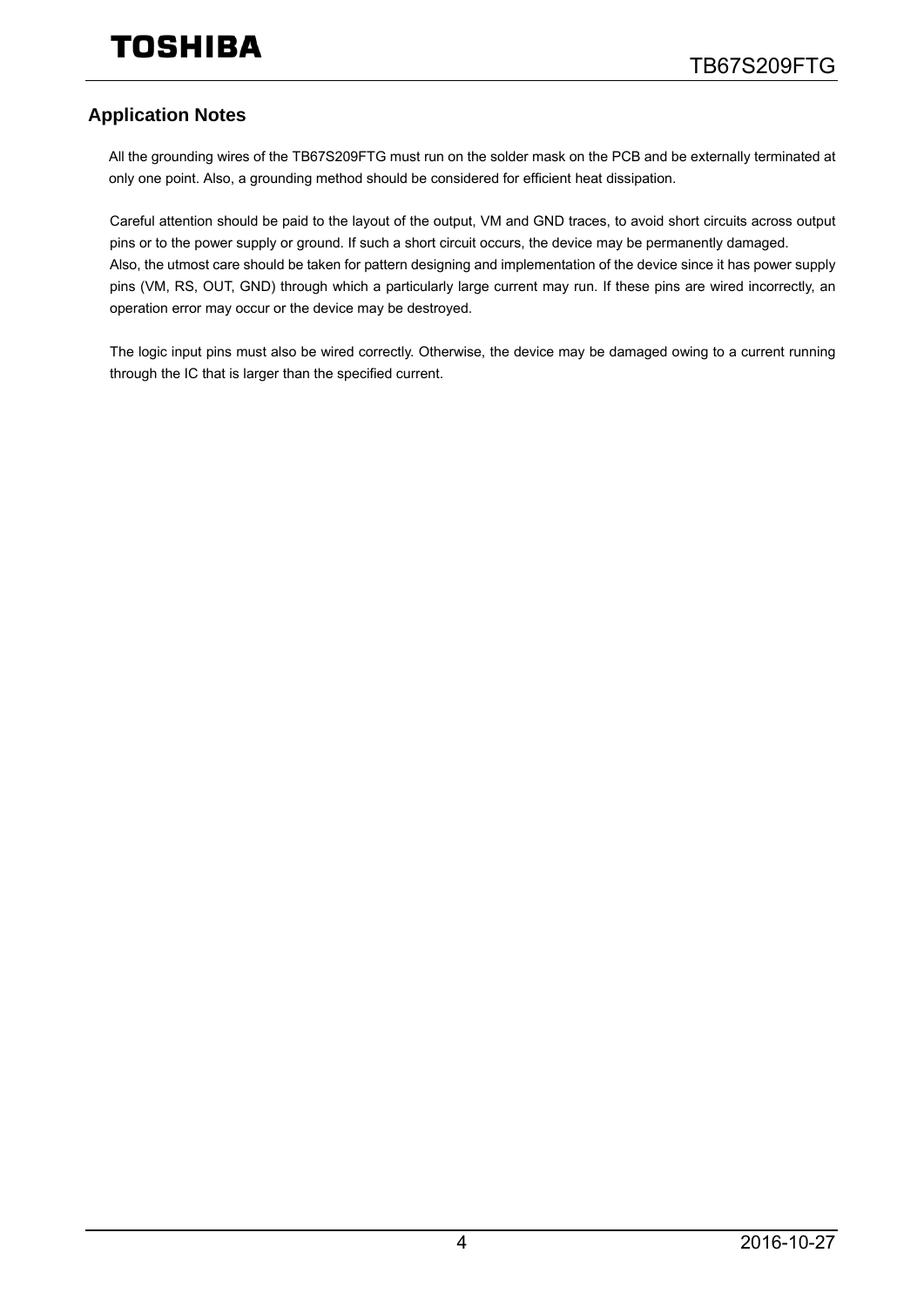## **Pin explanations**

## **TB67S209FTG (QFN48)**

Pin No.1 – 28

| Pin No.          | Pin Name      | Function                                |  |  |  |
|------------------|---------------|-----------------------------------------|--|--|--|
| $\mathbf 1$      | <b>NC</b>     | Non-connection pin                      |  |  |  |
| $\overline{2}$   | <b>CLK</b>    | CLK signal input pin                    |  |  |  |
| 3                | <b>ENABLE</b> | Ach/Bch output stage ON/OFF control pin |  |  |  |
| 4                | <b>RESET</b>  | Electric angle reset pin                |  |  |  |
| 5                | <b>GND</b>    | Ground pin                              |  |  |  |
| 6                | <b>NC</b>     | Non-connection pin                      |  |  |  |
| 7                | RSA (*)       | Motor Ach current sense pin             |  |  |  |
| 8                | $RSA$ $(*)$   | Motor Ach current sense pin             |  |  |  |
| $\boldsymbol{9}$ | <b>NC</b>     | Non-connection pin                      |  |  |  |
| 10               | $OUTA+ (*)$   | Motor Ach (+) output pin                |  |  |  |
| 11               | $OUTA+ (*)$   | Motor Ach (+) output pin                |  |  |  |
| 12               | <b>NC</b>     | Non-connection pin                      |  |  |  |
| 13               | <b>NC</b>     | Non-connection pin                      |  |  |  |
| 14               | <b>NC</b>     | Non-connection pin                      |  |  |  |
| 15               | <b>GND</b>    | Ground pin                              |  |  |  |
| 16               | OUTA-(*)      | Motor Ach (-) output pin                |  |  |  |
| 17               | OUTA-(*)      | Motor Ach (-) output pin                |  |  |  |
| 18               | <b>GND</b>    | Ground pin                              |  |  |  |
| 19               | <b>GND</b>    | Ground pin                              |  |  |  |
| 20               | OUTB-(*)      | Motor Bch (-) output pin                |  |  |  |
| 21               | OUTB-(*)      | Motor Bch (-) output pin                |  |  |  |
| 22               | <b>GND</b>    | Ground pin                              |  |  |  |
| 23               | NC            | Non-connection pin                      |  |  |  |
| 24               | NC            | Non-connection pin                      |  |  |  |
| 25               | NC            | Non-connection pin                      |  |  |  |
| 26               | $OUTB+ (*)$   | Motor Bch (+) output pin                |  |  |  |
| 27               | $OUTB+ (*)$   | Motor Bch (+) output pin                |  |  |  |
| 28               | ${\sf NC}$    | Non-connection pin                      |  |  |  |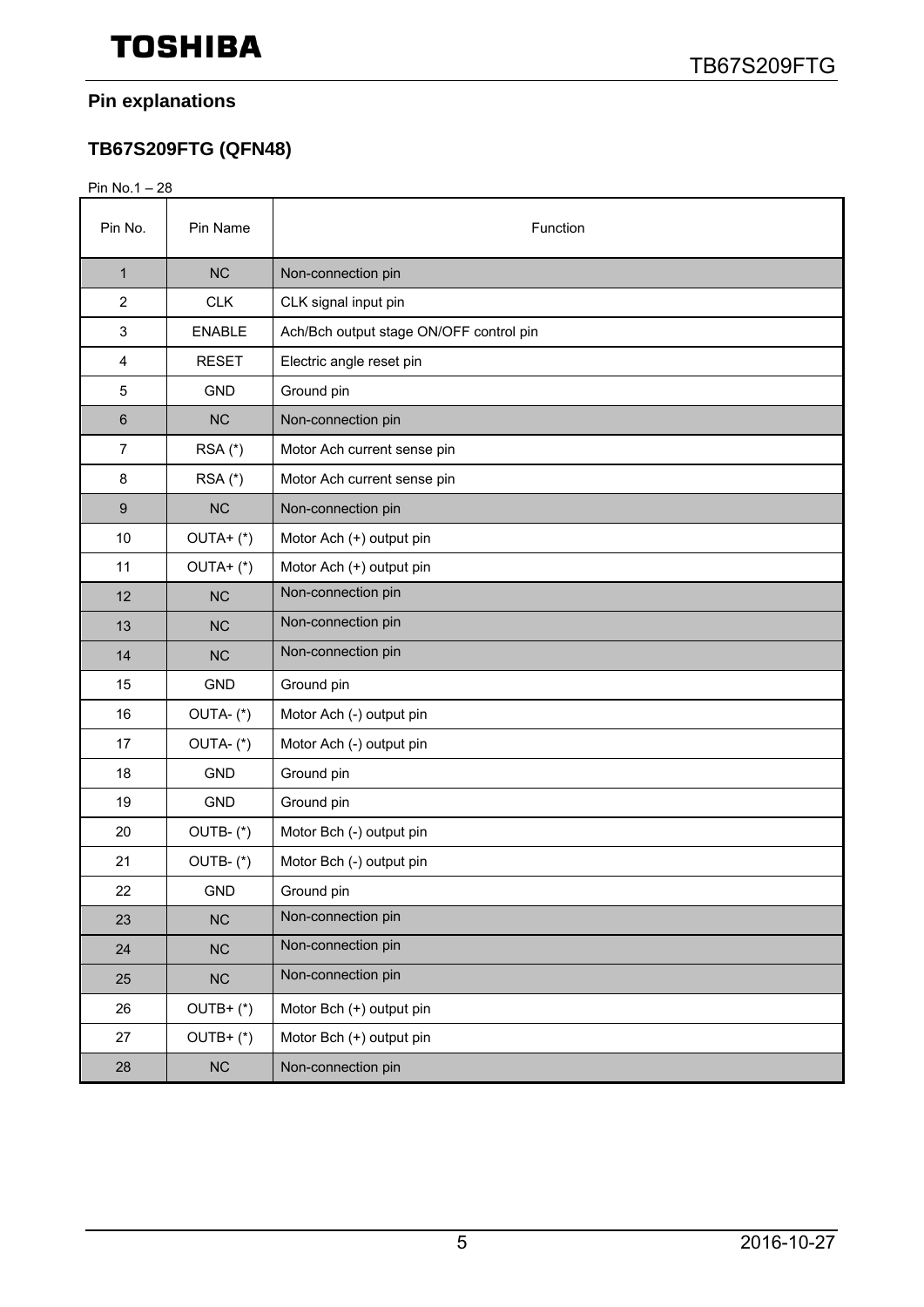|  | Pin No.29 - 48 |  |
|--|----------------|--|
|--|----------------|--|

| Pin No. | Pin Name         | Function                                           |  |  |  |
|---------|------------------|----------------------------------------------------|--|--|--|
| 29      | $RSB(*)$         | Motor Bch current sense pin                        |  |  |  |
| 30      | $RSB(*)$         | Motor Bch current sense pin                        |  |  |  |
| 31      | <b>NC</b>        | Non-connection pin                                 |  |  |  |
| 32      | VM               | Motor power supply pin                             |  |  |  |
| 33      | <b>NC</b>        | Non-connection pin                                 |  |  |  |
| 34      | <b>VCC</b>       | Internal VCC regulator monitor pin                 |  |  |  |
| 35      | SMD <sub>0</sub> | Selectable Mixed Decay setting pin 0               |  |  |  |
| 36      | <b>NC</b>        | Non-connection pin                                 |  |  |  |
| 37      | <b>NC</b>        | Non-connection pin                                 |  |  |  |
| 38      | LO               | Error detect signal output pin                     |  |  |  |
| 39      | DMODE0           | Step resolution set pin no.0                       |  |  |  |
| 40      | <b>GND</b>       | Ground pin                                         |  |  |  |
| 41      | <b>VREF</b>      | Motor current threshold setting pin                |  |  |  |
| 42      | SMD1             | Selectable Mixed Decay setting pin 1               |  |  |  |
| 43      | <b>OSCM</b>      | Oscillating circuit frequency for chopping set pin |  |  |  |
| 44      | <b>CW/CCW</b>    | Motor rotation direction set pin                   |  |  |  |
| 45      | <b>MO</b>        | Electric angle monitor pin                         |  |  |  |
| 46      | DMODE1           | Step resolution set pin no.1                       |  |  |  |
| 47      | DMODE2           | Step resolution set pin no.2                       |  |  |  |
| 48      | <b>NC</b>        | Non-connection pin                                 |  |  |  |

Note:

・ Please use the pin of NC with Open.

・ (\*) Two or more pins with the same name should be short-circuit near the pin.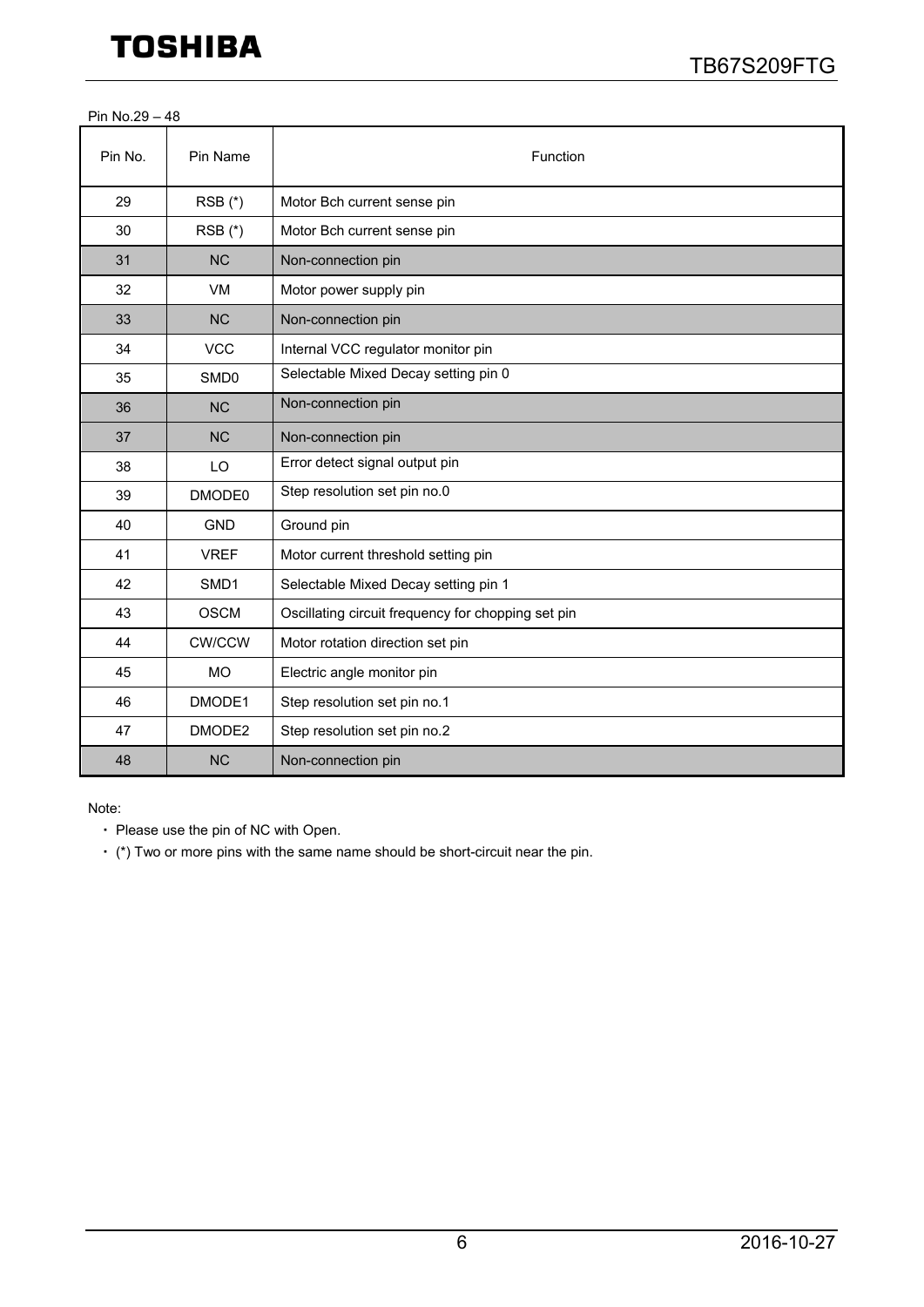## **INPUT/OUTPUT equivalent circuit (TB67S209)**

| Pin name                                                                                                               | IN/OUT signal                                                                                       | Equivalent circuit                                                                    |  |  |  |
|------------------------------------------------------------------------------------------------------------------------|-----------------------------------------------------------------------------------------------------|---------------------------------------------------------------------------------------|--|--|--|
| DMODE0<br>DMODE1<br>DMODE2<br><b>CLK</b><br><b>ENABLE</b><br><b>RESET</b><br><b>CW/CCW</b><br>SMD <sub>0</sub><br>SMD1 | Digital Input (VIH/VIL)<br>VIH: 2.0V(min) to 5.5V(max)<br>VIL: 0V(min) to 0.8V(max)                 | 1 $k\Omega$<br>Logic<br>⊠<br>Input<br>Pin<br>100kΩ<br><b>GND</b><br>⋉<br>$\vec{r}$    |  |  |  |
| LO<br><b>MO</b>                                                                                                        | Digital Output (VOH/VOL)<br>(Pullup resistance: 10k to 100kΩ)                                       | Logic<br>⊠<br>Output<br>Pin<br>⋉<br><b>GND</b>                                        |  |  |  |
| <b>VCC</b><br><b>VREF</b>                                                                                              | VCC voltage range<br>4.75V(min) to 5.0V(typ.) to 5.25V(max)<br>VREF voltage range<br>0V to 3.6V     | <b>VCC 区</b><br>म⊦<br>$1k\Omega$<br>1k $\Omega$<br>VREF <sub>N</sub><br>GND<br>⊠<br>୷ |  |  |  |
| <b>OSCM</b>                                                                                                            | OSCM frequency setting range<br>0.64MHz(min) to 1.12MHz(typ.) to<br>2.4MHz(max)                     | $1k\Omega$<br>OSCM<br>$500\Omega \times$<br><b>GND</b><br>$\frac{1}{2}$               |  |  |  |
| OUTA+<br>OUTA-<br>OUTB+<br>OUTB-<br><b>RSA</b><br><b>RSB</b>                                                           | VM power supply voltage range<br>10V(min) to 47V(max)<br>OUTPUT pin voltage<br>10V(min) to 47V(max) | RS X<br>OUT-<br>OUT+<br><b>GND</b><br>₩,                                              |  |  |  |
| The equivalent circuit diagrams may be simplified or some parts of them may be omitted for explanatory purposes.       |                                                                                                     |                                                                                       |  |  |  |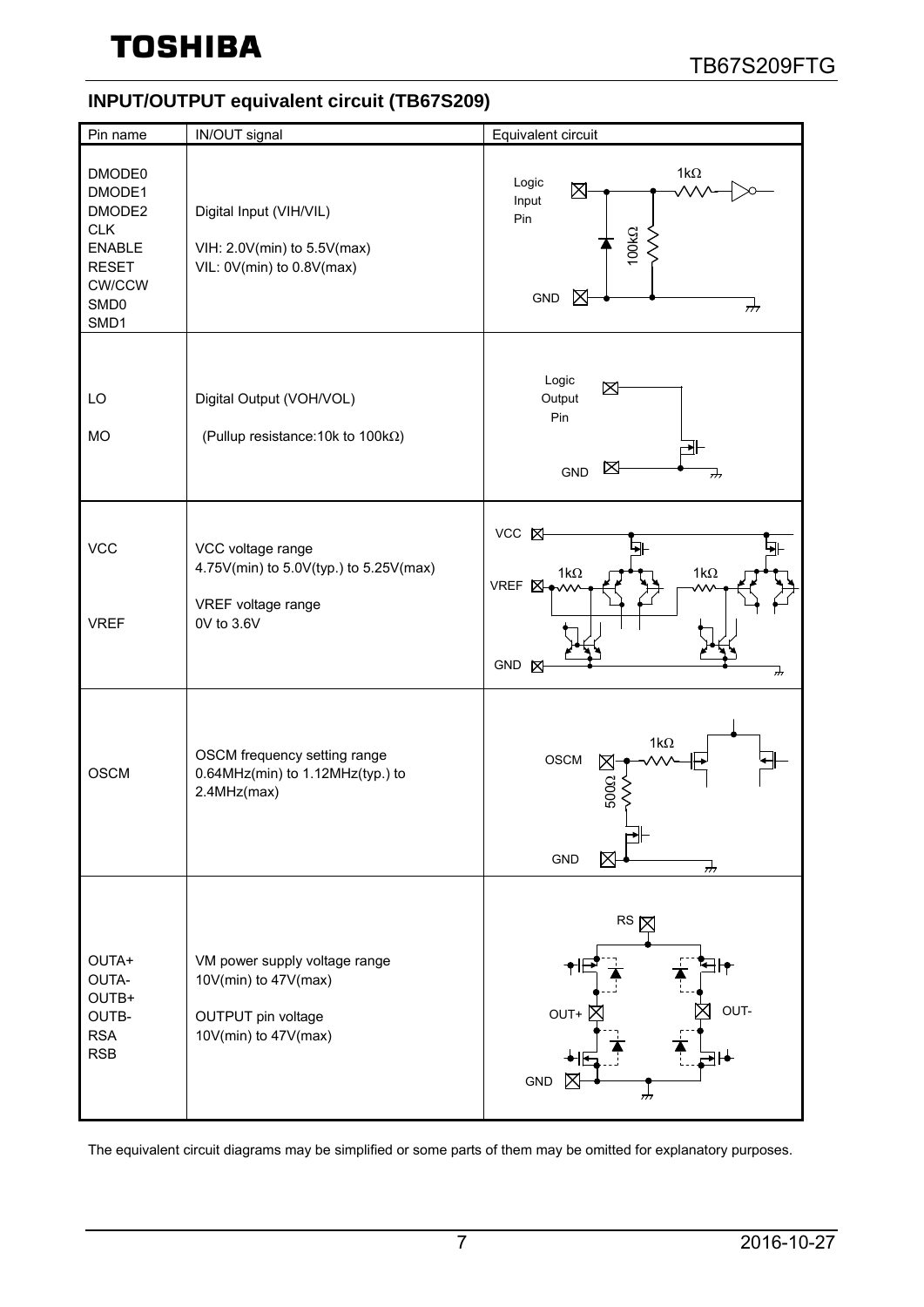## **Function explanation (Stepping motor mode)**

#### **1. CLK Function**

Each up-edge of the CLK signal will shift the motor's electrical angle per step.

| CLK Input                                                      | <b>Function</b> |  |
|----------------------------------------------------------------|-----------------|--|
| Shifts the electrical angle per step.<br>Up-edge               |                 |  |
| -(State of the electrical angle does not change.)<br>Down-edge |                 |  |

#### **2. ENABLE function**

The ENABLE pin controls the ON and OFF of the corresponding output stage. This pin serves to select if the motor is stopped in OFF mode (High impedance) or activated. Please set the ENABLE pin to 'L' during VM power-on and power-off sequence.

| <b>ENABLE Input</b> | <b>Function</b>                           |  |
|---------------------|-------------------------------------------|--|
|                     | Output stage='ON' (Normal operation mode) |  |
|                     | Output stage='OFF (High impedance mode)   |  |

#### **3. CW/CCW function and the output pin function (Output logic at the time of a charge start)**

The CW/CCW pin controls the rotation direction of the motor. When set to 'Clockwise', the current of OUTA is output first, with a phase difference of 90°. When set to 'Counter clockwise", the current of OUTB is output first with a phase difference of 90°.

| <b>CW/CCW Input</b>                  | OUT (+) | OUT (-) |
|--------------------------------------|---------|---------|
| H: Clockwise operation(CW)           |         |         |
| L: Counter clockwise operation (CCW) |         |         |

#### **4. Step resolution select function**

| DMODE0 | DMODE1 | DMODE <sub>2</sub> | Function                                                                           |
|--------|--------|--------------------|------------------------------------------------------------------------------------|
|        |        |                    | Standby mode (the OSCM is disabled and the output<br>stage is set to 'OFF' status) |
|        |        | н                  | Full step resolution                                                               |
|        | Н      |                    | Half step resolution(Type A)                                                       |
|        | Н      | н                  | Quarter step resolution                                                            |
| H      |        |                    | Half step resolution(Type B)                                                       |
| н      |        | н                  | 1/8 step resolution                                                                |
| н      | Н      |                    | 1/16 step resolution                                                               |
| н      | н      | н                  | 1/32 step resolution                                                               |

When switching the DMODE0,1,2; setting the RESET signal to Low (will set the electrical angle to the initial status), is recommended.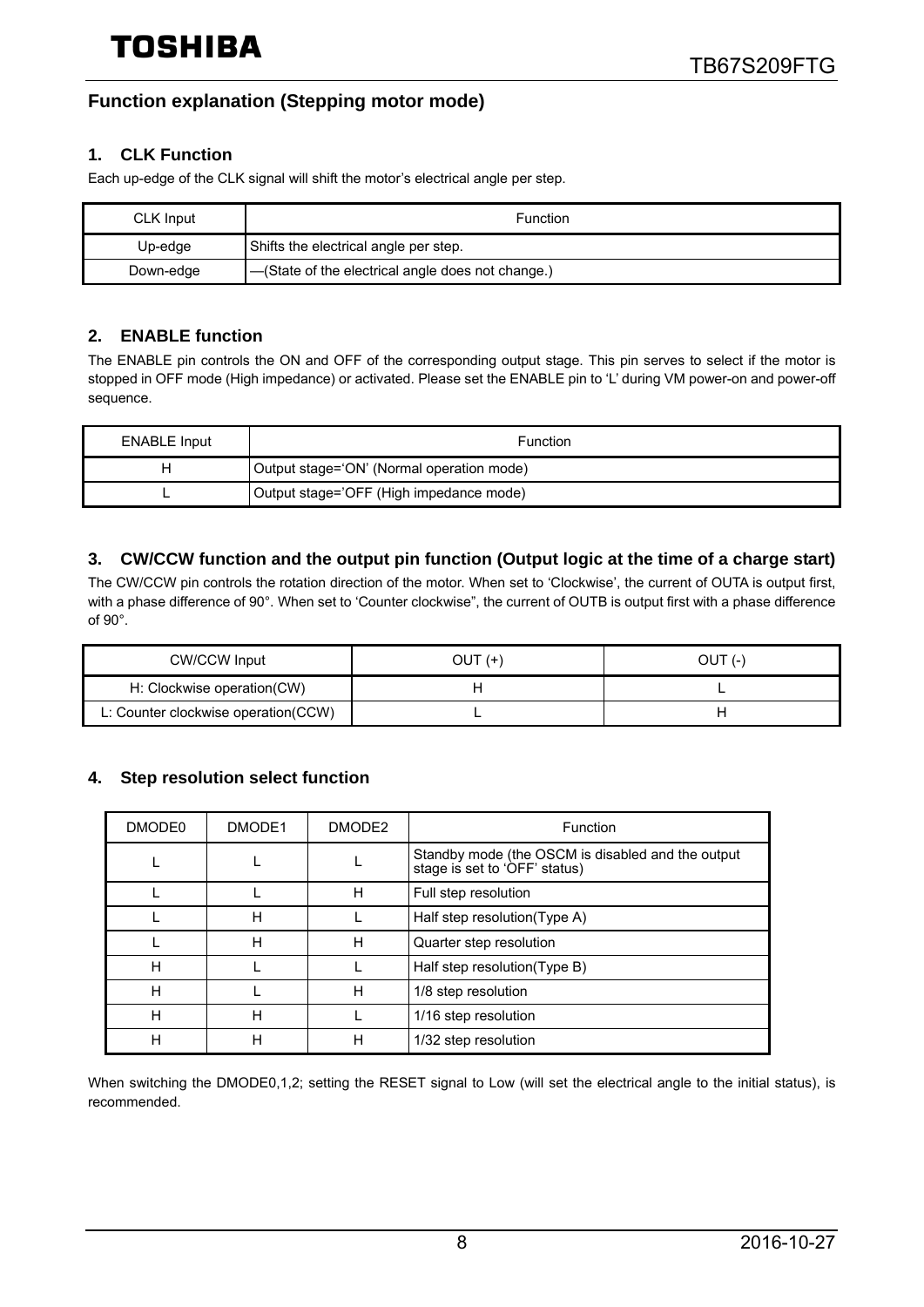#### **5. Selectable Mixed Decay function**

| SMD <sub>0</sub> | SMD <sub>1</sub> | Function                                     |  |  |  |
|------------------|------------------|----------------------------------------------|--|--|--|
|                  |                  | Fast Decay: $12.5\%$ (Fast Decay = OSCM x 2) |  |  |  |
|                  |                  | Fast Decay: $37.5\%$ (Fast Decay = OSCM x 6) |  |  |  |
|                  |                  | Fast Decay: $50\%$ (Fast Decay = OSCM x 8)   |  |  |  |
|                  |                  | Fast Decay only                              |  |  |  |

#### **Step resolution setting and initial angle**

[Full step resolution]



[Half step resolution (Type A)]



MO output shown in the timing chart is when the MO pin is pulled up.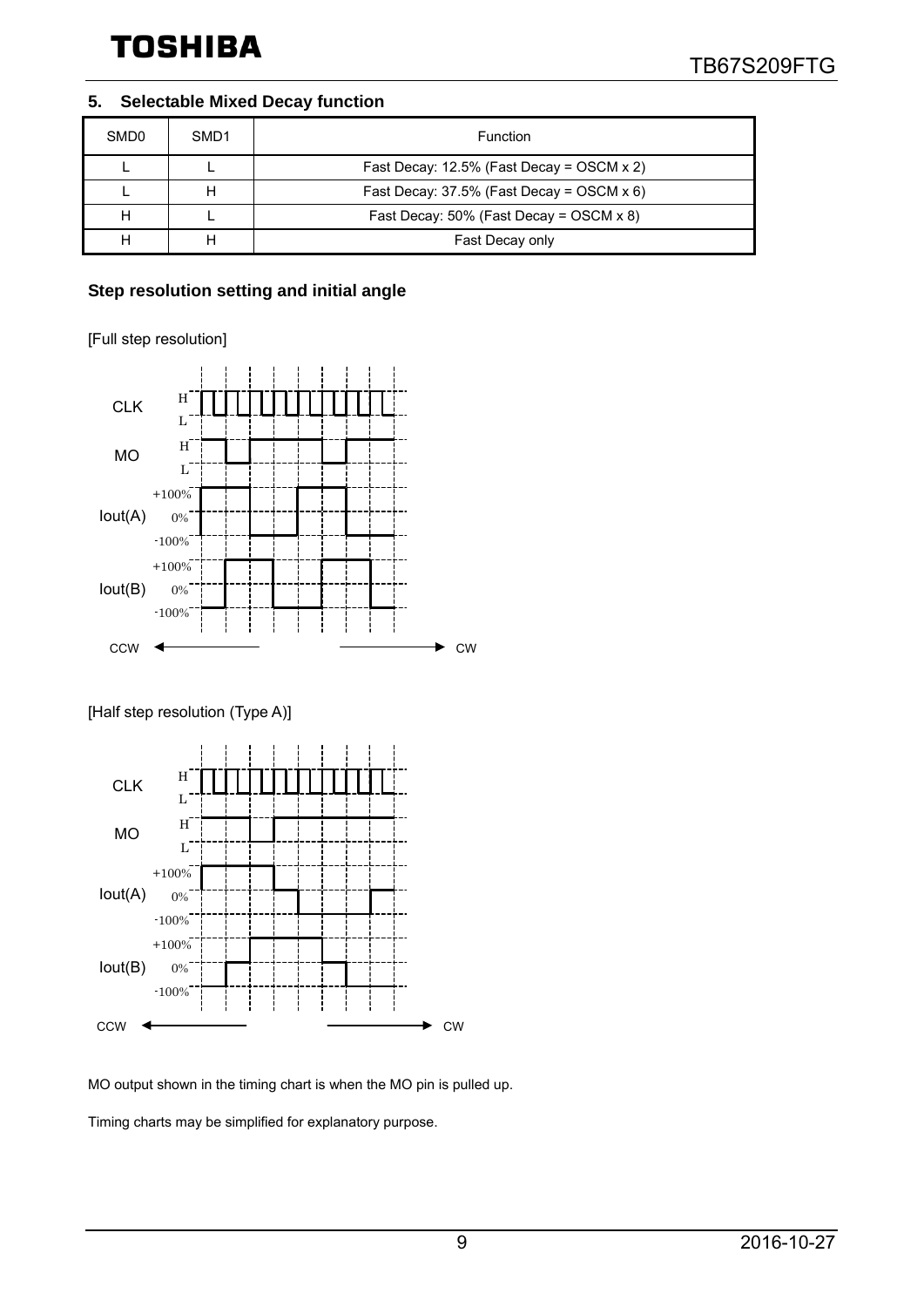[Half step resolution (Type B)]



[Quarter step resolution]



MO output shown in the timing chart is when the MO pin is pulled up.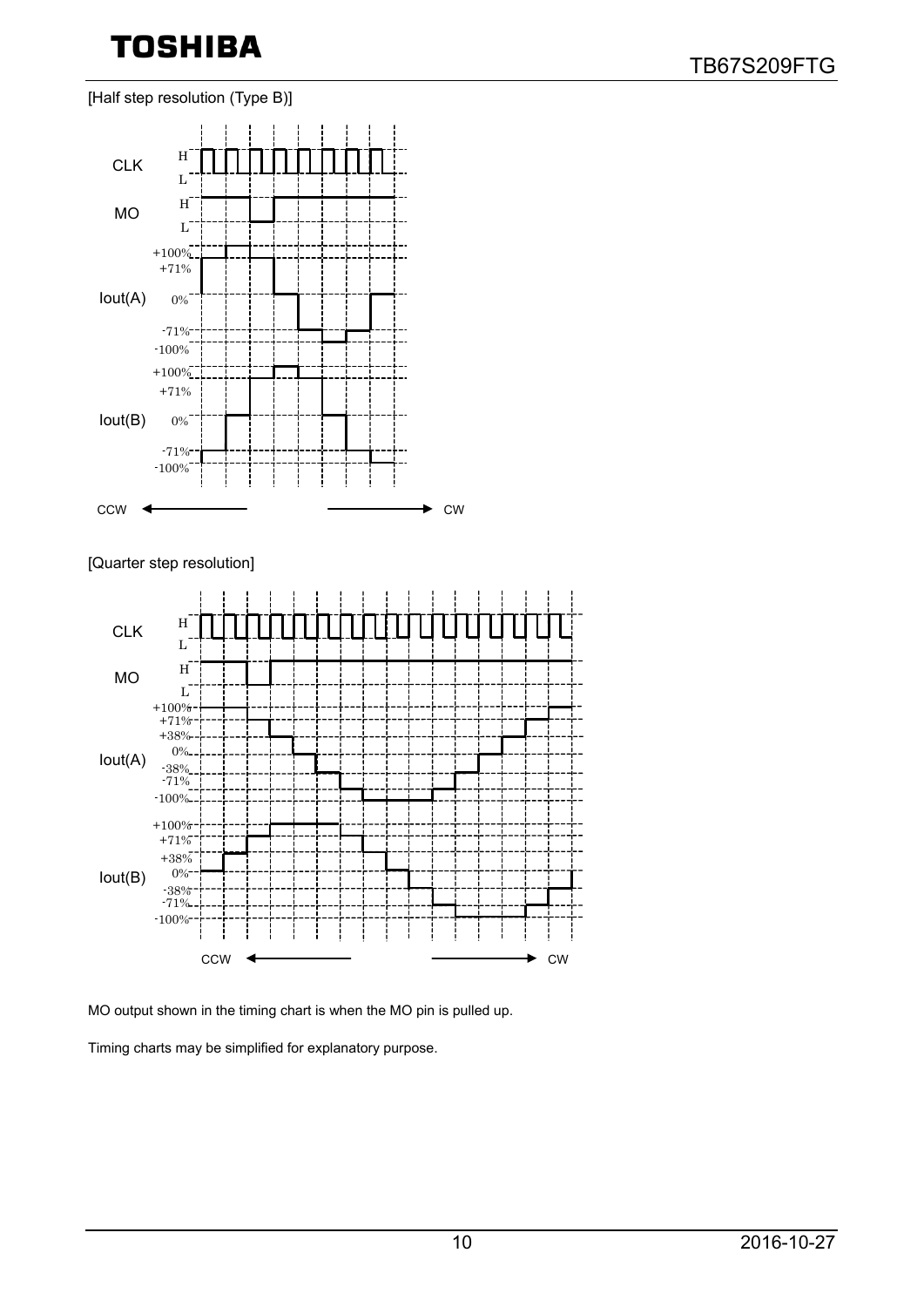

MO output shown in the timing chart is when the MO pin is pulled up.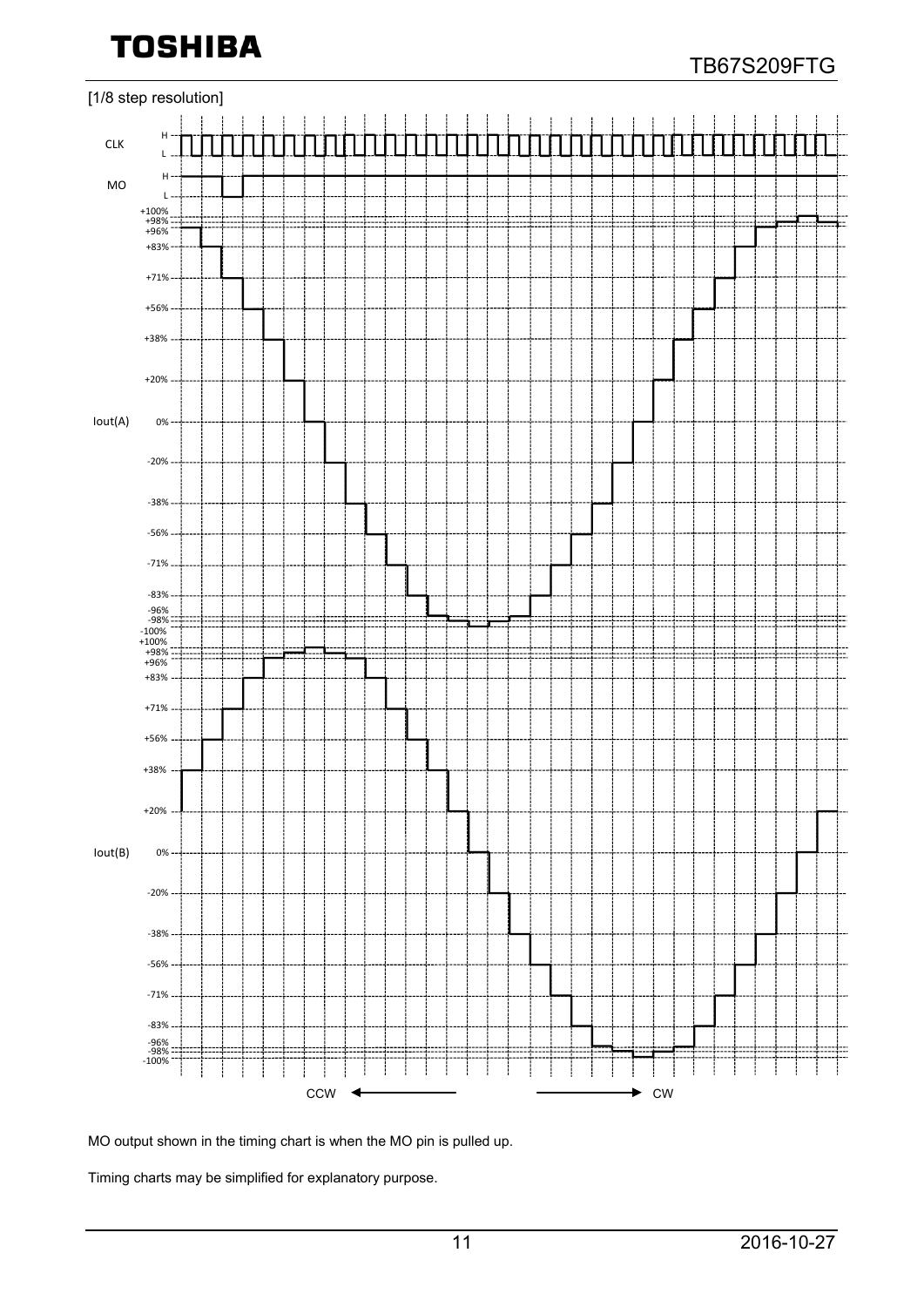

#### [1/16 step resolution]



MO output shown in the timing chart is when the MO pin is pulled up.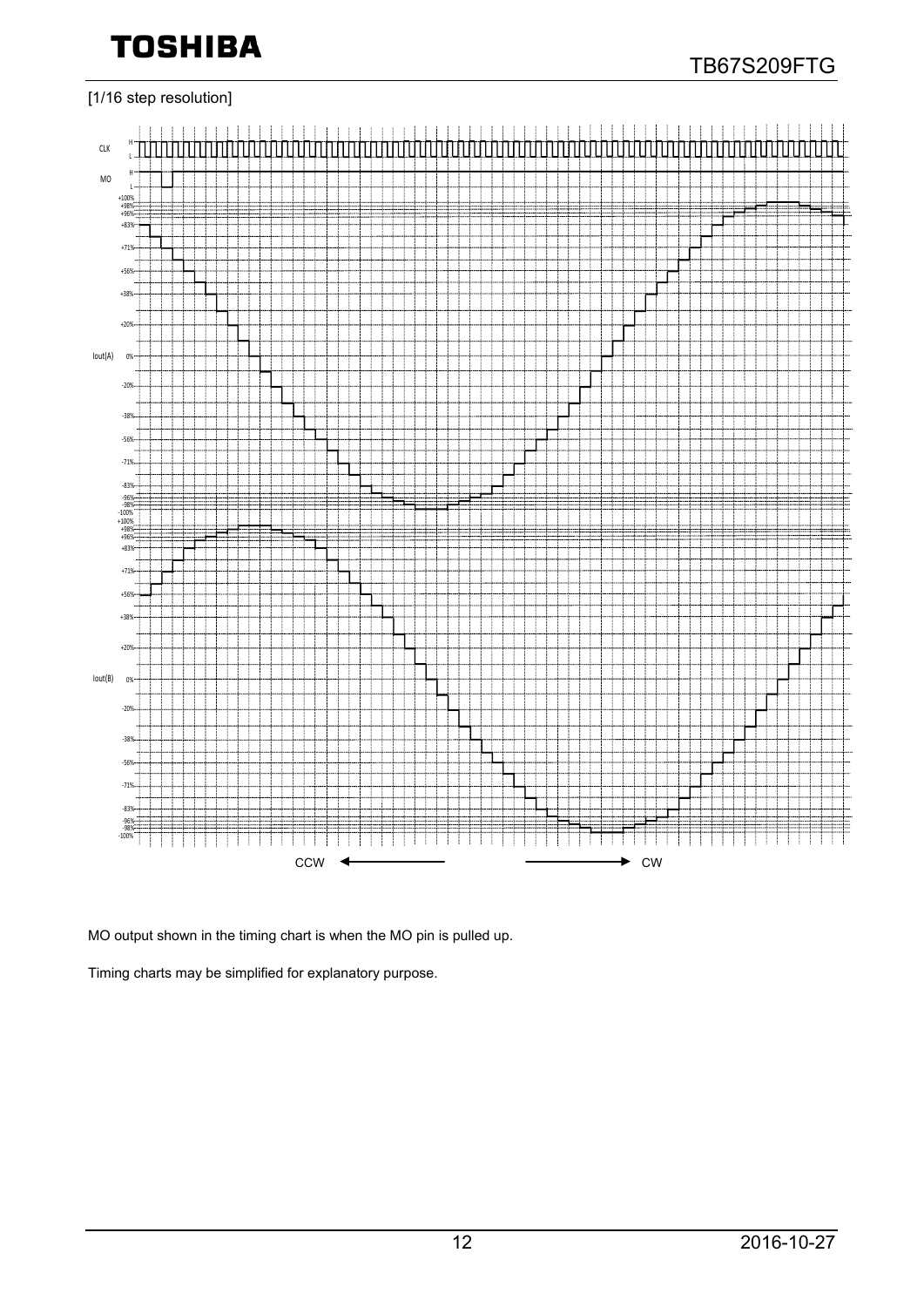#### [1/32 step resolution]



MO output shown in the timing chart is when the MO pin is pulled up.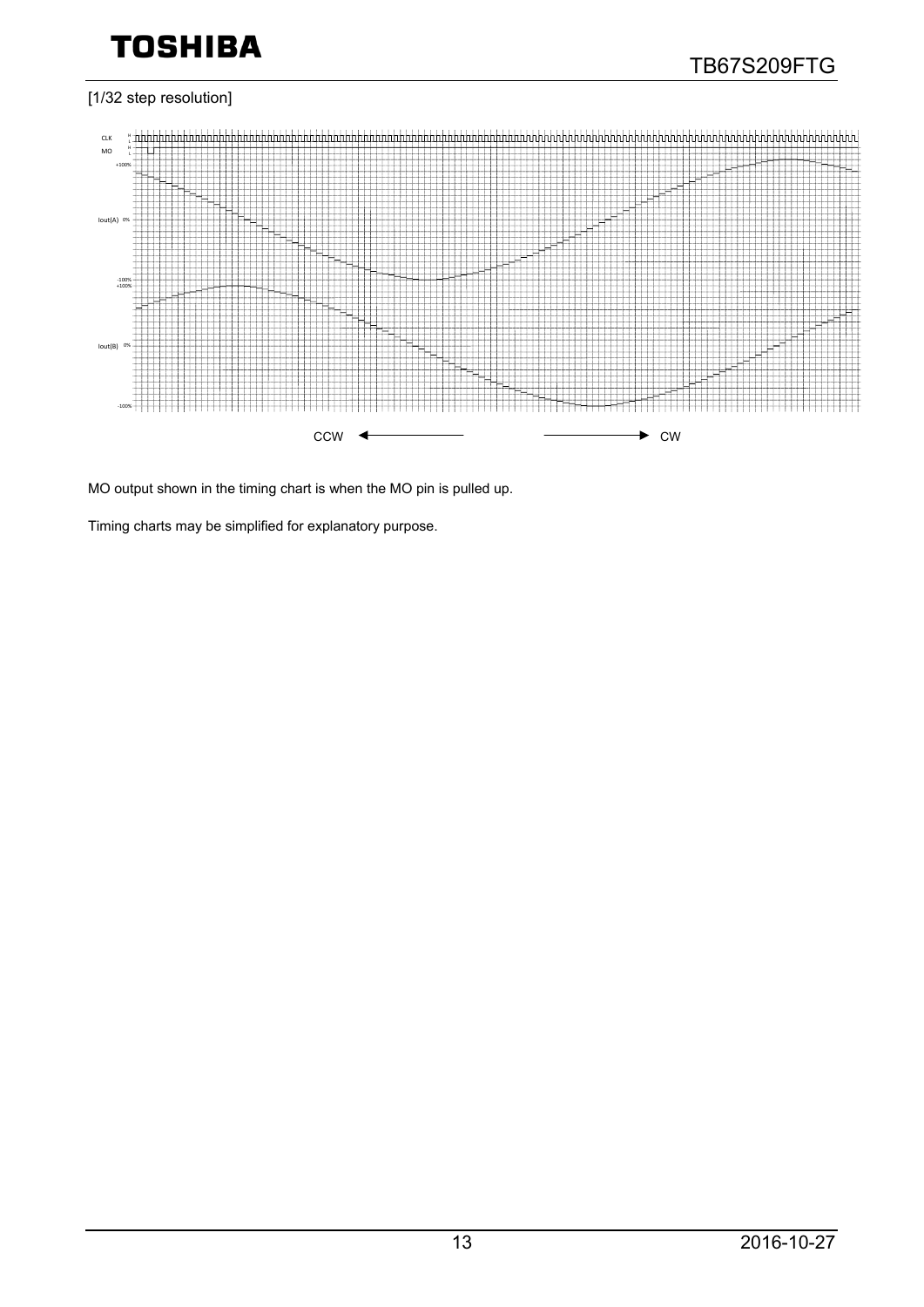#### **Step setting and current percentage**

| Current [%] | Full       | Hall(A)    | Half $(B)$ | Quarter    | 1/8        | 1/16       | 1/32                  |
|-------------|------------|------------|------------|------------|------------|------------|-----------------------|
| 100%        | $\bigcirc$ | $\bigcirc$ | $\bigcirc$ | $\bigcirc$ | $\bigcirc$ | $\bigcirc$ | $\bigcirc$            |
| 99%         |            |            |            |            |            | $\bigcirc$ | $\bigcirc$            |
| 98%         |            |            |            |            | $\bigcirc$ | $\bigcirc$ | $\bigcirc$            |
| 97%         |            |            |            |            |            | $\bigcirc$ | $\bigcirc$            |
| 96%         |            |            |            |            | $\bigcirc$ | $\bigcirc$ | $\bigcirc$            |
| 94%         |            |            |            |            |            |            | $\bigcirc$            |
| 92%         |            |            |            |            |            |            | $\bigcirc$            |
| 90%         |            |            |            |            |            | $\bigcirc$ | $\overline{\bigcirc}$ |
| 88%         |            |            |            |            |            |            | $\bigcirc$            |
| 86%         |            |            |            |            |            |            | $\overline{\bigcirc}$ |
| 83%         |            |            |            |            | $\bigcirc$ | $\bigcirc$ | $\overline{\bigcirc}$ |
| 80%         |            |            |            |            |            |            | $\bigcirc$            |
| 77%         |            |            |            |            |            | $\bigcirc$ | $\bigcirc$            |
| 74%         |            |            |            |            |            |            | $\bigcirc$            |
| 71%         |            |            | $\bigcirc$ | $\bigcirc$ | $\bigcirc$ | $\bigcirc$ | $\bigcirc$            |
| 67%         |            |            |            |            |            |            | $\bigcirc$            |
| 63%         |            |            |            |            |            | $\bigcirc$ | $\bigcirc$            |
| 60%         |            |            |            |            |            |            | $\bigcirc$            |
| 56%         |            |            |            |            | $\bigcirc$ | $\bigcirc$ | $\bigcirc$            |
| 52%         |            |            |            |            |            |            | $\bigcirc$            |
| 47%         |            |            |            |            |            | $\bigcirc$ | $\bigcirc$            |
| 43%         |            |            |            |            |            |            | $\overline{\bigcirc}$ |
| 38%         |            |            |            | $\bigcirc$ | $\bigcirc$ | $\bigcirc$ | $\overline{\bigcirc}$ |
| 34%         |            |            |            |            |            |            | $\overline{\bigcirc}$ |
| 29%         |            |            |            |            |            | $\bigcirc$ | $\bigcirc$            |
| 25%         |            |            |            |            |            |            | $\overline{\bigcirc}$ |
| 20%         |            |            |            |            | $\bigcirc$ | $\bigcirc$ | $\bigcirc$            |
| 15%         |            |            |            |            |            |            | $\overline{O}$        |
| 10%         |            |            |            |            |            | $\bigcirc$ | $\overline{\bigcirc}$ |
| 5%          |            |            |            |            |            |            | $\overline{\bigcirc}$ |
| $0\%$       |            | $\bigcirc$ | $\bigcirc$ | $\bigcirc$ | $\bigcirc$ | $\bigcirc$ | $\overline{O}$        |

#### **6. RESET function**

| <b>RESET Input</b> | Function                                            |  |
|--------------------|-----------------------------------------------------|--|
|                    | Sets the electrical angle to the initial condition. |  |
|                    | Normal operation mode                               |  |

The current for each channel (while RESET is applied) is shown in the table below. MO will show 'L' at this time.

| Step resolution<br>setting | Ach current setting | Bch current setting | Default electrical<br>angle |
|----------------------------|---------------------|---------------------|-----------------------------|
| 100%<br>Full step          |                     | 100%                | $45^{\circ}$                |
| Half step (Type A)         | 100%                | 100%                | $45^{\circ}$                |
| Half step (Type B)         | 71%                 | 71%                 | $45^{\circ}$                |
| Quarter step               | 71%                 | 71%                 | $45^{\circ}$                |
| $1/8$ step                 | 71%                 | 71%                 | $45^{\circ}$                |
| $1/16$ step                | 71%                 | 71%                 | $45^{\circ}$                |
| $1/32$ step                | 71%                 | 71%                 | $45^{\circ}$                |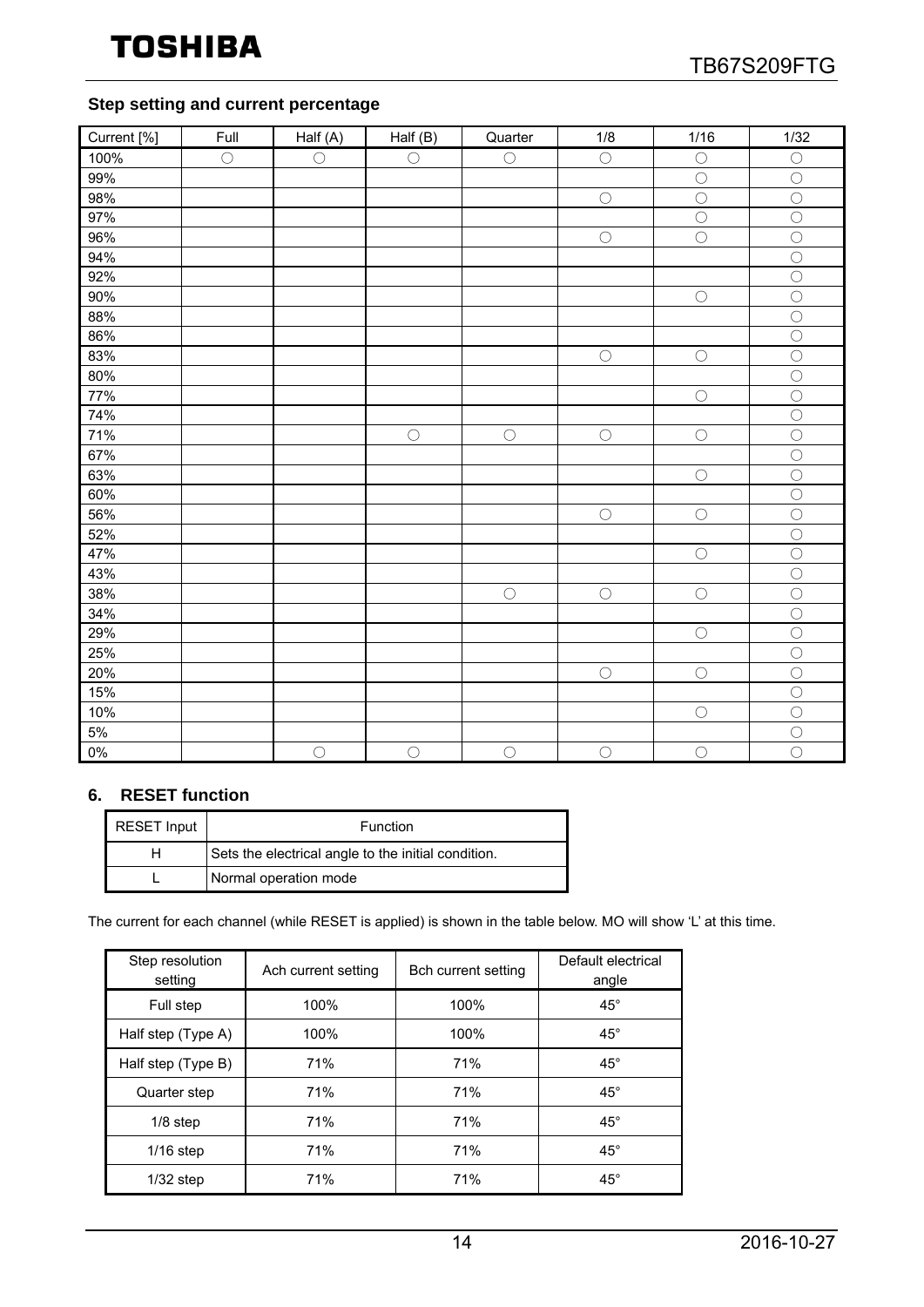### **7. LO(Error detect signal) output function**

When Thermal shutdown(TSD) or Over-current shutdown(ISD) is applied, the LO voltage will be switched to Low(GND) level.



The LO is an open-drain output pin. The LO pin needs to be pulled up to 3.3V/5.0V level for proper function. During regular operation, the LO pin level will stay High (internal MOSFET=OFF). When error detection (TSD, ISD) is applied, the LO pin will show Low (internal MOSFET=ON) level.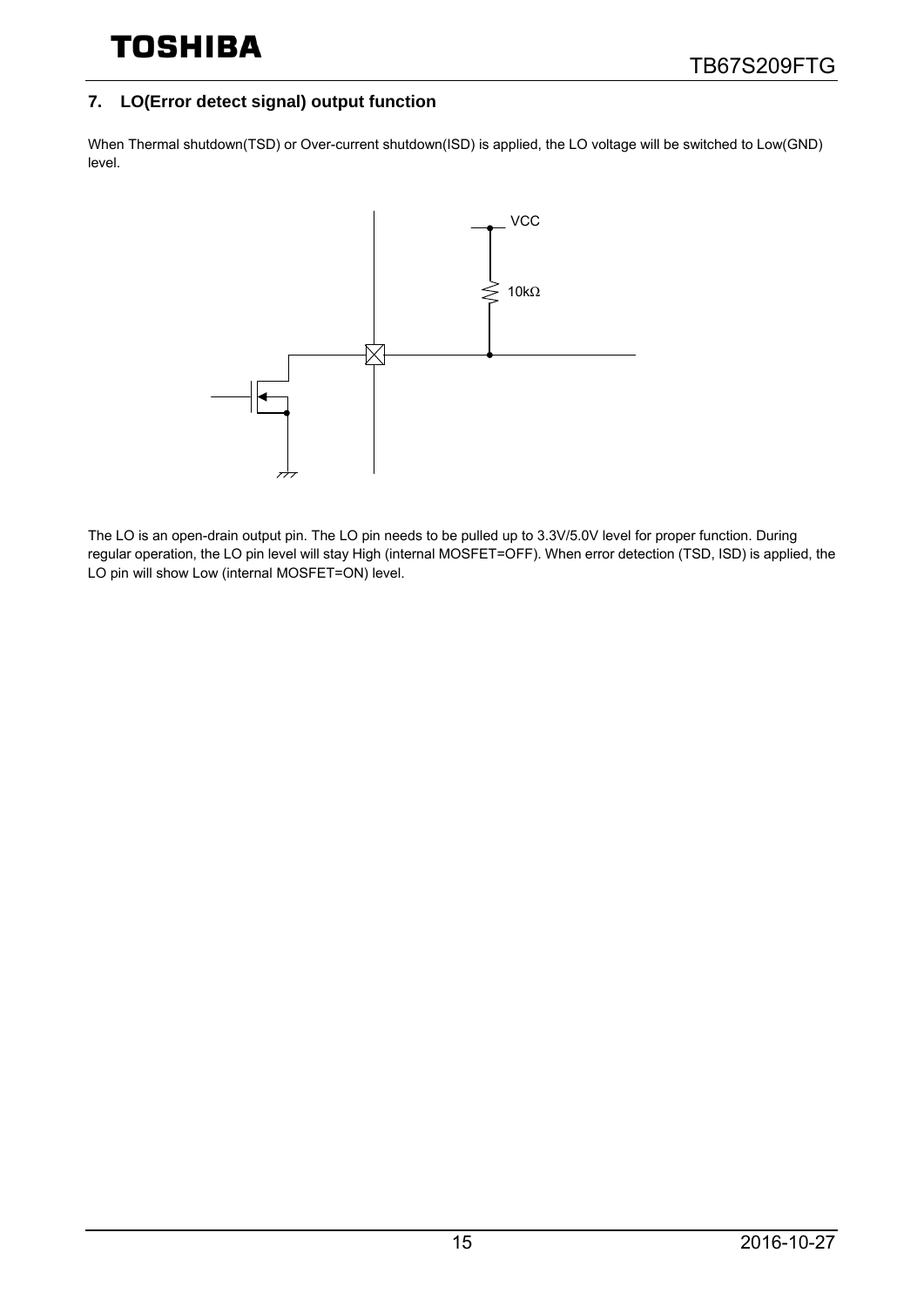#### **Selectable Mixed Decay function**

The Selectable Mixed Decay can adjust the current regeneration amount during the period of current regeneration (Decay) using pins.

Though the Mixed Decay is determined by controlling 2 different types of decay (Fast Decay and Slow Decay), this function enables the user to select the ratio of the Mixed Decay using SMD0 and SMD1 pin. (2bit, 4 function)



1 fchop cycle **:** OSCM x 16clk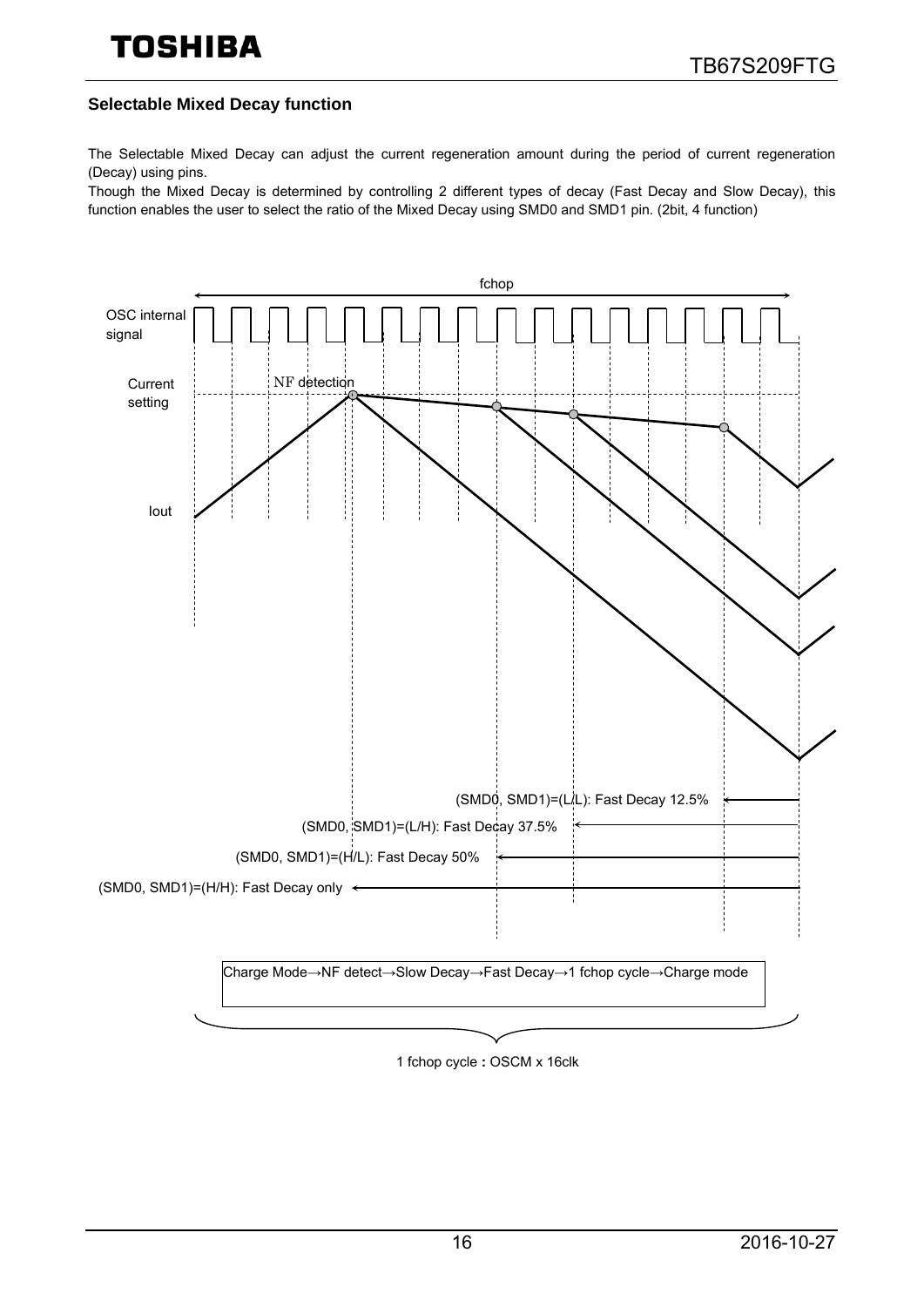#### **Mixed Decay waveform (current waveform)**



Timing charts may be omitted for explanatory purpose.

#### **Constant current PWM function and timings**



The Charge period is determined by the operating status. Therefore the NF detect timing with in the chopping cycle will change. If NF is detected in the early period of the fchop cycle, the Slow Decay will be longer. If NF is detected in the late period of the fchop cycle, the Slow Decay will be shorter, as shown above.

Note: The chopping cycle is determined as: fchop-(Charge + Fast decay) = Slow Decay (Fast Decay ratio can be changed by SMD0 and SMD1 setting.)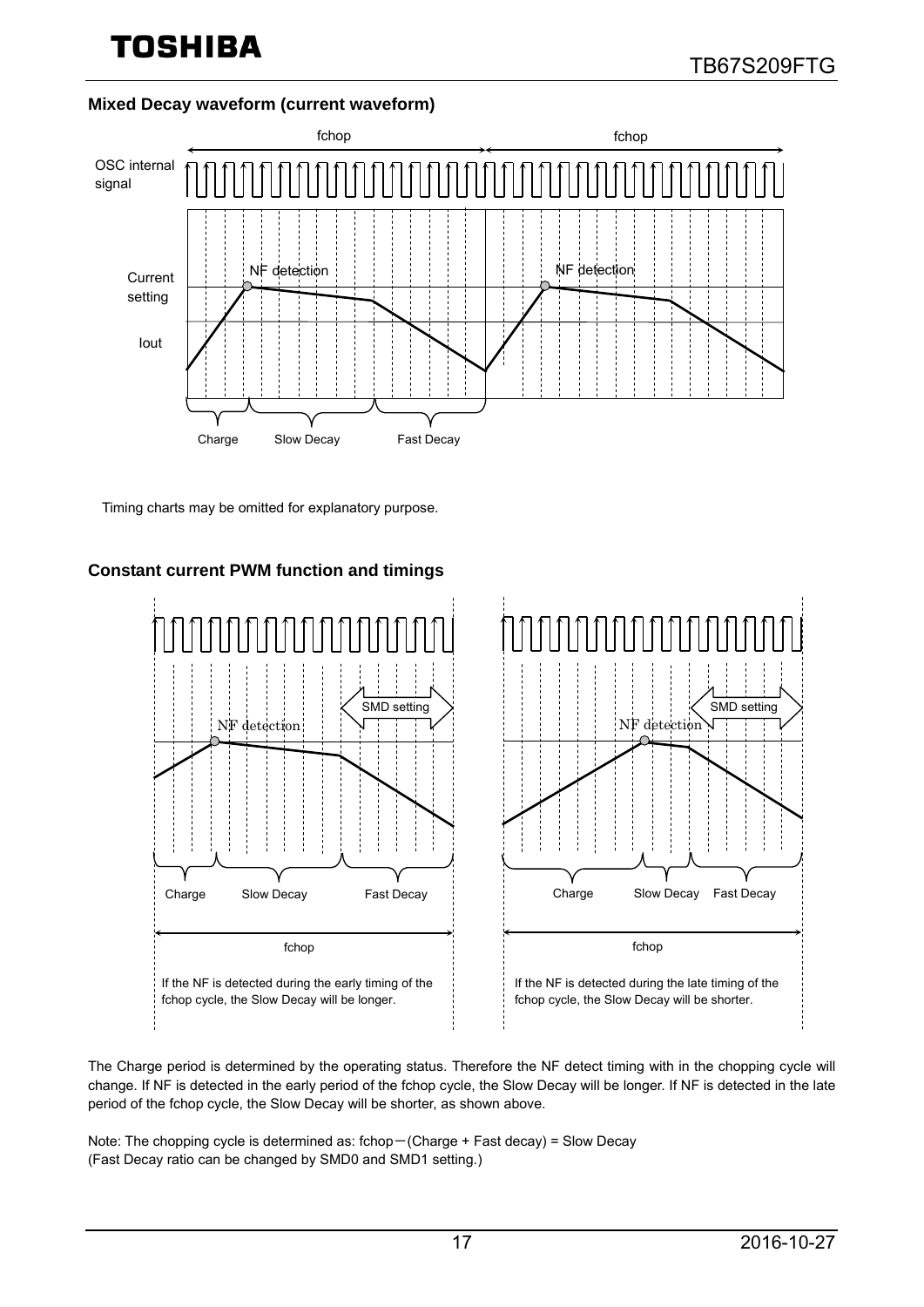## **Constant current PWM function and timings**



#### **Mixed Decay current waveform**

## ・**When the next current step is higher :**

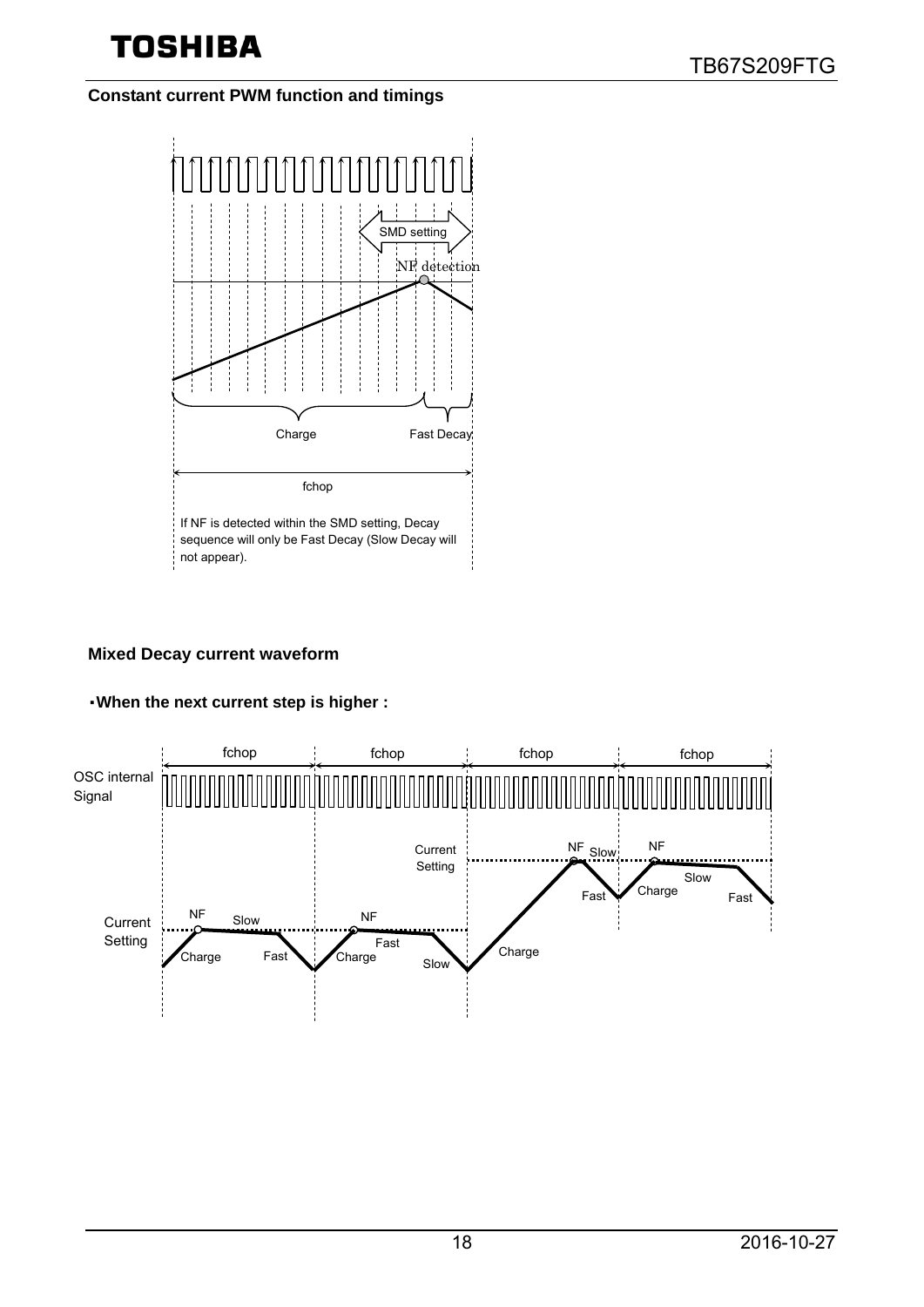#### ・**When Charge period is more than 1 fchop cycle :**



When the Charge period is longer than fchop cycle, the Charge period will be extended until the motor current reaches the NF threshold. Once the current reaches the next current step, then the sequence will go on to decay mode.

#### ・**When the next current step is lower :**

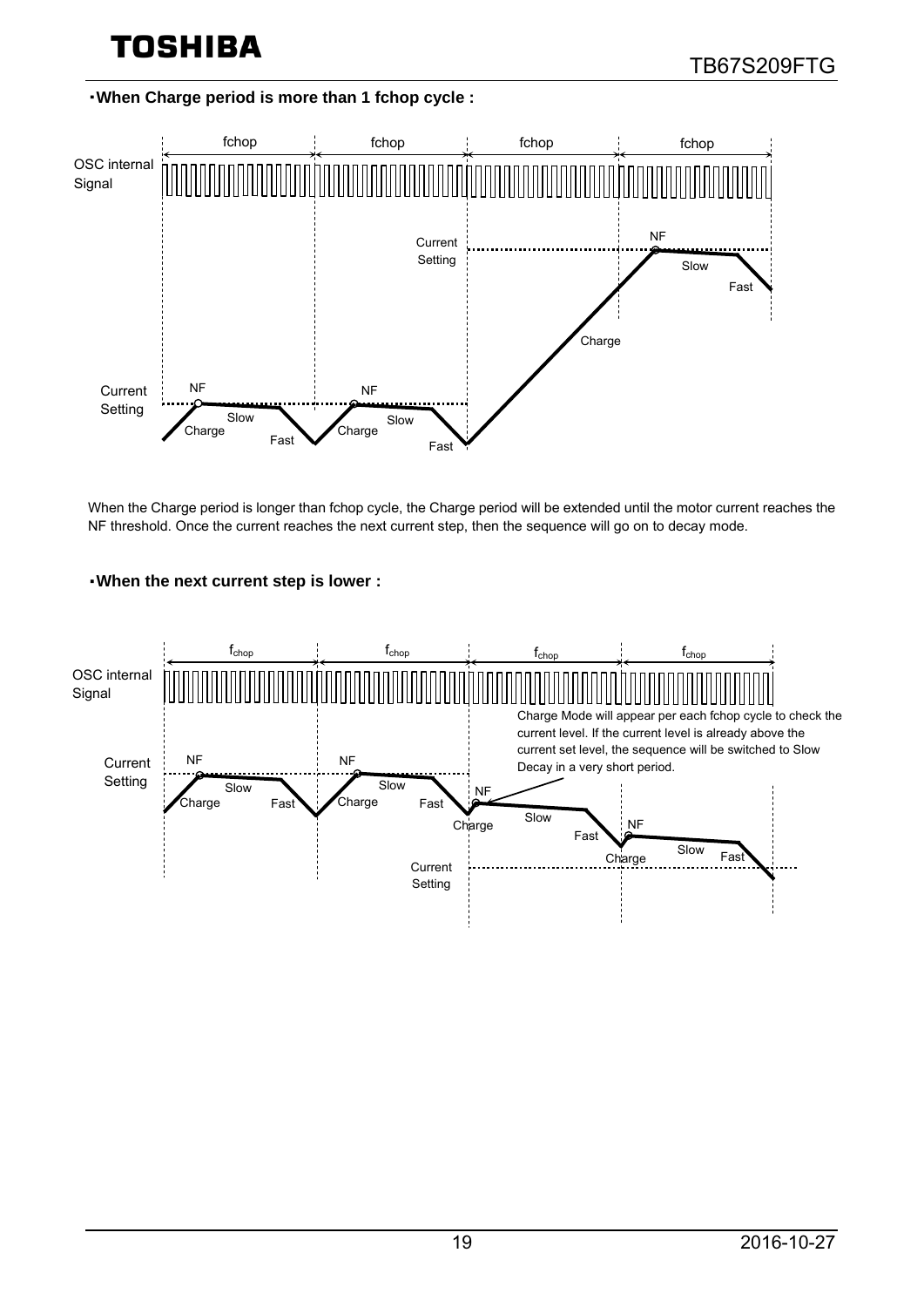## **Output MOSFET function**



#### **Output MOSFET function**

| <b>MODE</b>   | U1  | U2         | L1         | ່າ  |
|---------------|-----|------------|------------|-----|
| <b>CHARGE</b> | ON  | <b>OFF</b> | <b>OFF</b> | ΟN  |
| <b>SLOW</b>   | OFF | OFF        | ΟN         | ΟN  |
| <b>FAST</b>   | OFF | OΝ         | ΟN         | OFF |

Note: This table shows an example of when the current flows as indicated by the arrows in the figures shown above. If the current flows in the opposite direction, refer to the following table.

| <b>MODE</b>   | U1  | U2         | L1  | L2         |
|---------------|-----|------------|-----|------------|
| <b>CHARGE</b> | OFF | OΝ         | ΟN  | <b>OFF</b> |
| <b>SLOW</b>   | OFF | <b>OFF</b> | ΟN  | ON         |
| <b>FAST</b>   | ΟN  | OFF        | OFF | ON         |

This IC controls the motor current to be constant by 3 modes listed above.

The equivalent circuit diagrams may be simplified or some parts of them may be omitted for explanatory purposes.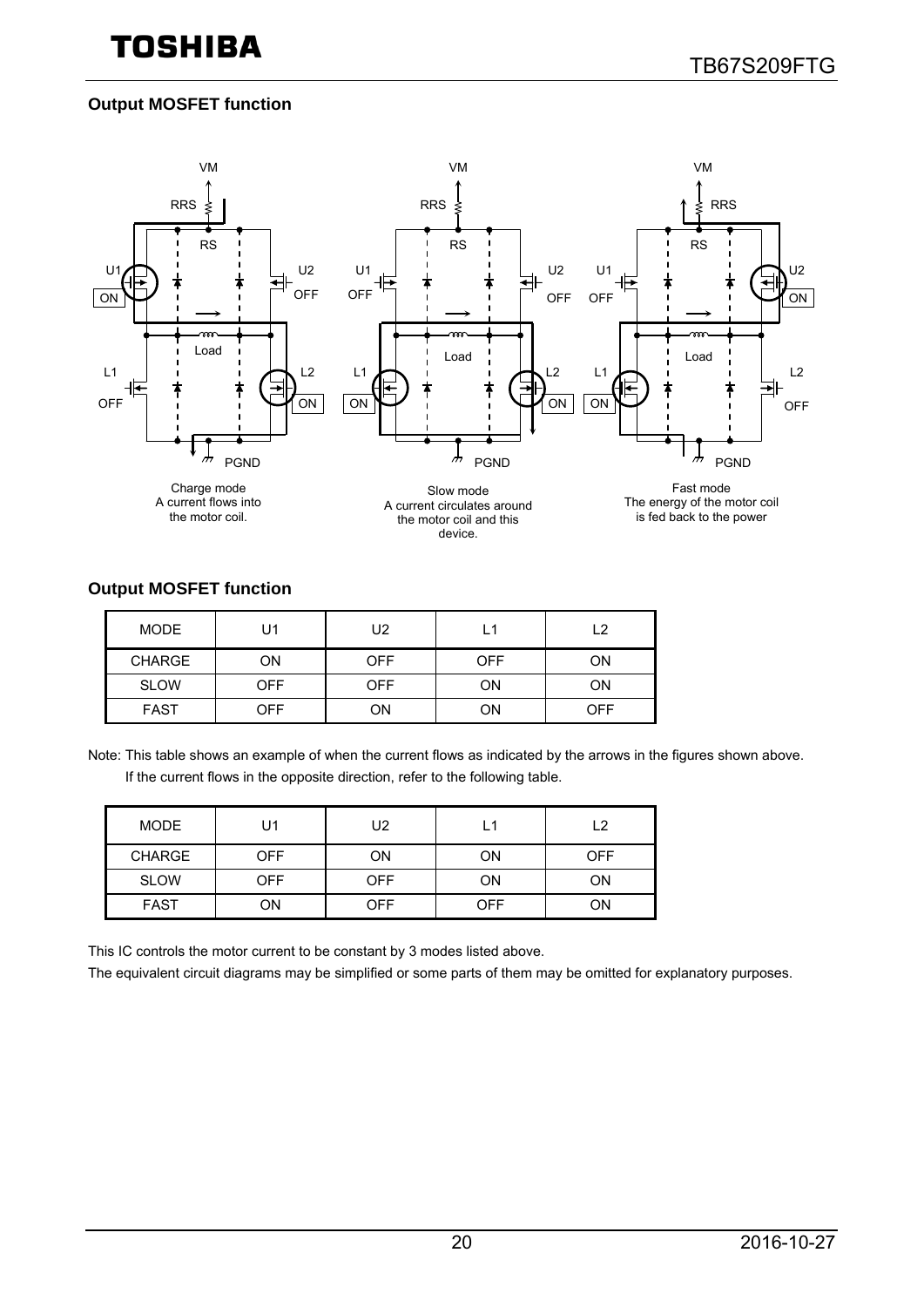# TOSHIRA

### **Calculation of the Predefined Output Current**

For PWM constant-current control, this IC uses a clock generated by the OSCM oscillator. The peak output current (Setting current value) can be set via the current-sensing resistor (RS) and the reference voltage (Vref), as follows:

 $Iout(max) = Vref(gain) \times$ Vref(V)  $R_{\rm RS}(\Omega)$ 

Vref(gain): the Vref decay rate is 1/ 5.0 (typ.)

For example: In the case of a 100% setup

when Vref = 3.0 V, Torque=100%, RS=0.51Ω, the motor constant current (Setting current value) will be calculated as:

 $I_{out}$  = 3.0V / 5.0 / 0.51Ω= 1.18 A

#### **Calculation of the OSCM oscillation frequency (chopper reference frequency)**

The OSCM oscillation frequency (fOSCM) and chopper frequency (fchop) can be calculated by the following expressions.

fOSCM=1/[0.56x{Cx(R1+500)}]

………C,R1: External components for OSCM (C=270pF , R1=5.1kΩ => About fOSCM= 1.12MHz(Typ.))

fchop = fOSCM / 16

………fOSCM=1.12MHz => fchop =About 70kHz

If chopping frequency is raised, Rippl of current will become small and wave-like reproducibility will improve. However, the gate loss inside IC goes up and generation of heat becomes large.

By lowering chopping frequency, reduction in generation of heat is expectable. However, Rippl of current may become large. It is a standard about 70 kHz. A setup in the range of 50 to 100 kHz is recommended.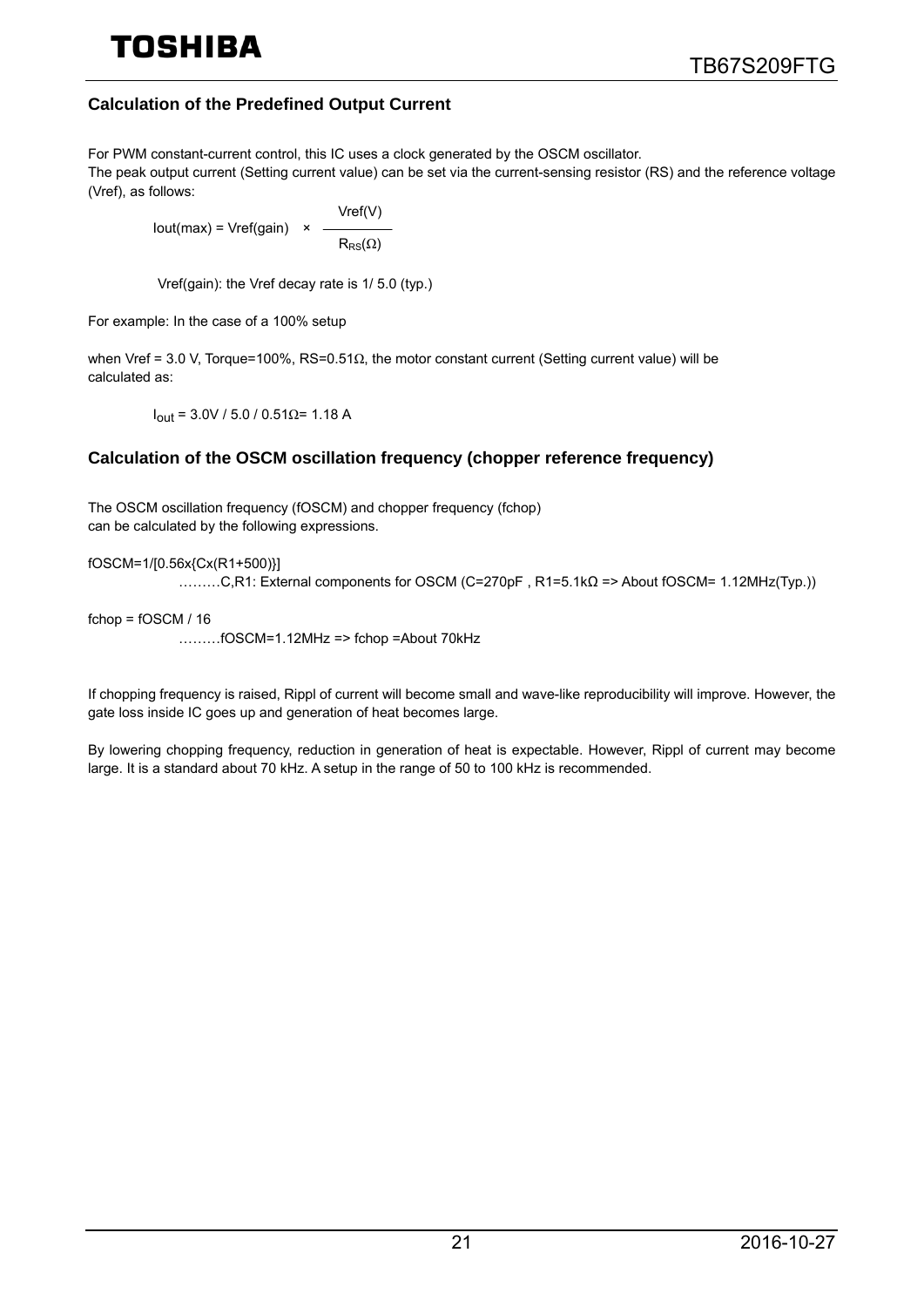#### **Absolute Maximum Ratings (Ta = 25°C)**

| Characteristics             |                       | Symbol     | Rating       | Unit   | Remarks                  |
|-----------------------------|-----------------------|------------|--------------|--------|--------------------------|
| Motor power supply          |                       | VM         | 50           | v      |                          |
| Motor output voltage        |                       | Vout       | 50           | V      |                          |
| Motor output current        |                       | lout       | 4.0          | A      | (Note 1)                 |
| Internal Logic power supply |                       | <b>VCC</b> | 6.0          | V      | When externally applied. |
| Logic input voltage         |                       | VIN(H)     | 6.0          | V      |                          |
|                             |                       | VIN(L)     | $-0.4$       | V      |                          |
| MO output voltage           |                       | VMO        | 6.0          | V      |                          |
| LO output voltage           |                       | <b>VLO</b> | 6.0          | $\vee$ |                          |
| MO Inflow current           |                       | <b>IMO</b> | 30           | mA     |                          |
| LO Inflow current           |                       | <b>ILO</b> | 30           | mA     |                          |
| Power dissipation           | QFN48                 |            | 1.3          | w      | (Note 2)                 |
|                             | Operating temperature |            | $-20$ to 85  | °C     |                          |
|                             | Storage temperature   |            | $-55$ to 150 | °C     |                          |
| Junction temperature        |                       | Tj(max)    | 150          | °C     |                          |

Note 1: Usually, the maximum current value at the time should use 70% or less of the absolute maximum ratings for a standard on thermal rating. The maximum output current may be further limited in view of thermal considerations, depending on ambient temperature and board conditions.

Note 2: Device alone (Ta =25°C) If the ambient temperature is above 25°C, derate the PD by 10.4mW/°C.

Ta: Ambient temperature

Topr: Ambient temperature while the IC is active

Tj: Junction temperature while the IC is active. Tj(max) is limited by the thermal shutdown (TSD) circuitry. Within the limit of a Tj(max) 120°C, it recommends designing in consideration of the use maximum current.

#### **Caution) Absolute maximum ratings**

The absolute maximum ratings of a semiconductor device are a set of ratings that must not be exceeded, even for a moment. Do not exceed any of these ratings.Exceeding the rating (s) may cause device breakdown, damage or deterioration, and may result in injury by explosion or combustion.

The value of even one parameter of the absolute maximum ratings should not be exceeded under any circumstances. The TB67S209FTG does not have overvoltage detection circuit. Therefore, the device is damaged if a voltage exceeding its rated maximum is applied.All voltage ratings, including supply voltages, must always be followed. The other notes and considerations described later should also be referred to.

| Characteristics       | Symbol       | Min        | Typ. | Max | Unit | Remarks                |
|-----------------------|--------------|------------|------|-----|------|------------------------|
| Motor power supply    | VM           | 10         | 24   | 47  | v    |                        |
| Motor output current  | lout         |            | 1.5  | 3.0 | A    | (Note 1)               |
| Logic input voltage   | VIN(H)       | 2.0        |      | 5.5 | v    | Logic input High Level |
|                       | VIN(L)       | 0          |      | 0.8 | V    | Logic input Low Level  |
| MO output pin voltage | VMO          |            | 3.3  | 5.0 | V    |                        |
| LO output pin voltage | <b>VLO</b>   |            | 3.3  | 5.0 | v    |                        |
| Clock input frequency | <b>fCLK</b>  |            |      | 100 | kHz  |                        |
| Chopper frequency     | fchop(range) | 40         | 70   | 150 | kHz  |                        |
| Vref input voltage    | Vref         | <b>GND</b> | 2.0  | 3.6 | v    |                        |

#### **Operation Ranges (Ta=-20 to 85°C)**

Note 1: Maximum current for actual usage may be limited by the operating circumstances such as operating conditions (exciting mode, operating time, and so on), ambient temperature, and heat conditions (board condition and so on). Confirm the maximum current value which can actually be used on the thermal rating under the operation environment.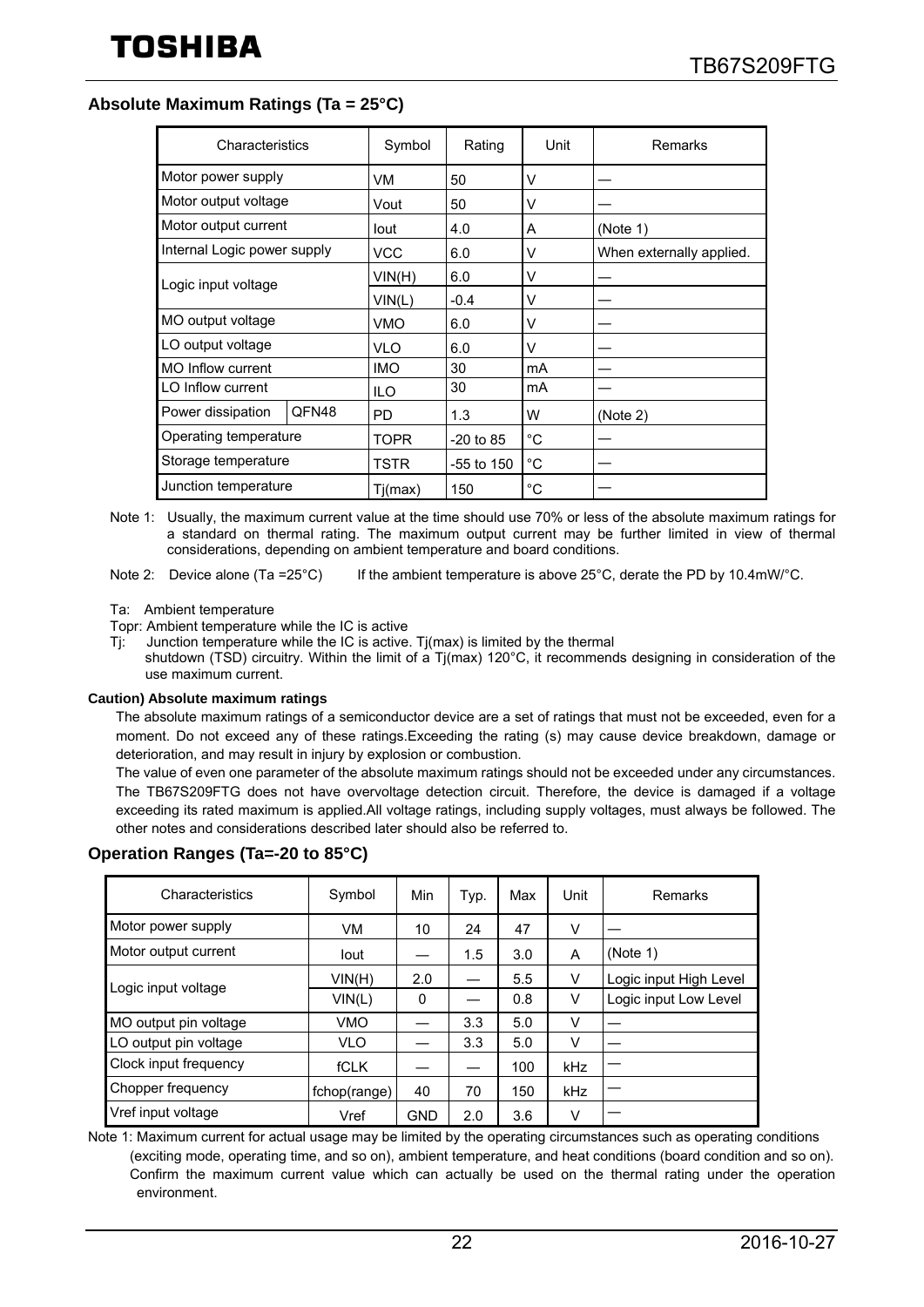| Characteristics                                    |             | Symbol          | Test condition                                     | Min         | Typ.                     | Max            | Unit   |
|----------------------------------------------------|-------------|-----------------|----------------------------------------------------|-------------|--------------------------|----------------|--------|
|                                                    | <b>HIGH</b> | VIN(H)          | Logic input (Note)                                 | 2.0         |                          | 5.5            | $\vee$ |
| Logic input voltage                                | LOW         | VIN(L)          | Logic input (Note)                                 | $\mathbf 0$ |                          | 0.8            | $\vee$ |
| Logic input hysteresis voltage                     |             | VIN(HYS)        | Logic input (Note)                                 | 100         | $\overline{\phantom{0}}$ | 300            | mV     |
|                                                    | <b>HIGH</b> | IIN(H)          | $VIN(H)=3.3V$                                      |             | 33                       |                | μA     |
| Logic input current                                | <b>LOW</b>  | IIN(L)          | $VIN(L)=0V$                                        |             |                          | 1              | μA     |
| MO output pin voltage                              | LOW         | VOL(MO)         | IOL=24mA output=Low                                |             | 0.2                      | 0.5            | $\vee$ |
| LO output pin voltage                              | LOW         | VOL(LO)         | IOL=24mA output=Low                                |             | 0.2                      | 0.5            | $\vee$ |
| Consumption current                                |             | IM <sub>1</sub> | Output pins=open<br>Standby mode                   |             | $\overline{2}$           | 3.5            | mA     |
|                                                    |             | IM <sub>2</sub> | Output pins=open<br>Standby release ENABLE=Low     |             | 3.5                      | 5.5            | mA     |
|                                                    |             | IM <sub>3</sub> | Output pins=open<br>Full step resolution           |             | 5.5                      | $\overline{7}$ | mA     |
| Output leakage current                             | High-side   | <b>IOH</b>      | VRS=VM=50V, Vout=0V                                |             |                          | 1              | μA     |
|                                                    | Low-side    | <b>IOL</b>      | VRS=VM=Vout=50V                                    | 1           |                          |                | μA     |
| Motor current channel differential                 |             | $\Delta$ lout1  | Vref=1.5V, $R=0.2 \Omega$<br>$(lout=1.5A)$         | $-5$        | $\mathbf{0}$             | 5              | $\%$   |
| Motor current setting accuracy                     |             | $A$ lout2       | Vref=1.5V, R=0.2 $\Omega$<br>$(lout=1.5A)$         | -5          | $\mathbf{0}$             | 5              | %      |
| RS pin current                                     |             | <b>IRS</b>      | VRS=VM=24V                                         | $\Omega$    |                          | 10             | μA     |
| Motor output ON-resistance<br>(High-side+Low-side) |             | Ron(H+L)        | Tj=25°C, Forward direction<br>(High-side+Low-side) |             | 0.49                     | 0.6            | Ω      |

#### **Electrical Specifications 1 (Ta = 25°C, VM = 24 V, unless specified otherwise)**

Note: VIN (H) is defined as the VIN voltage that causes the outputs (OUTA,OUTB) to change when a pin under test is gradually raised from 0 V. V IN (L) is defined as the V IN voltage that causes the outputs (OUTA, OUTB) to change when the pin is then gradually lowered. The difference between V IN (H) and V IN (L) is defined as the V IN (HYS).

Note: Even if the logic input signal is input in the state of no VM voltage supply, the circuit is designed so that the EMF and leak current by a signal input are not generated. But for safe usage, please apply the logic signal after the VM power supply is asserted and the VM voltage reaches the proper operating range.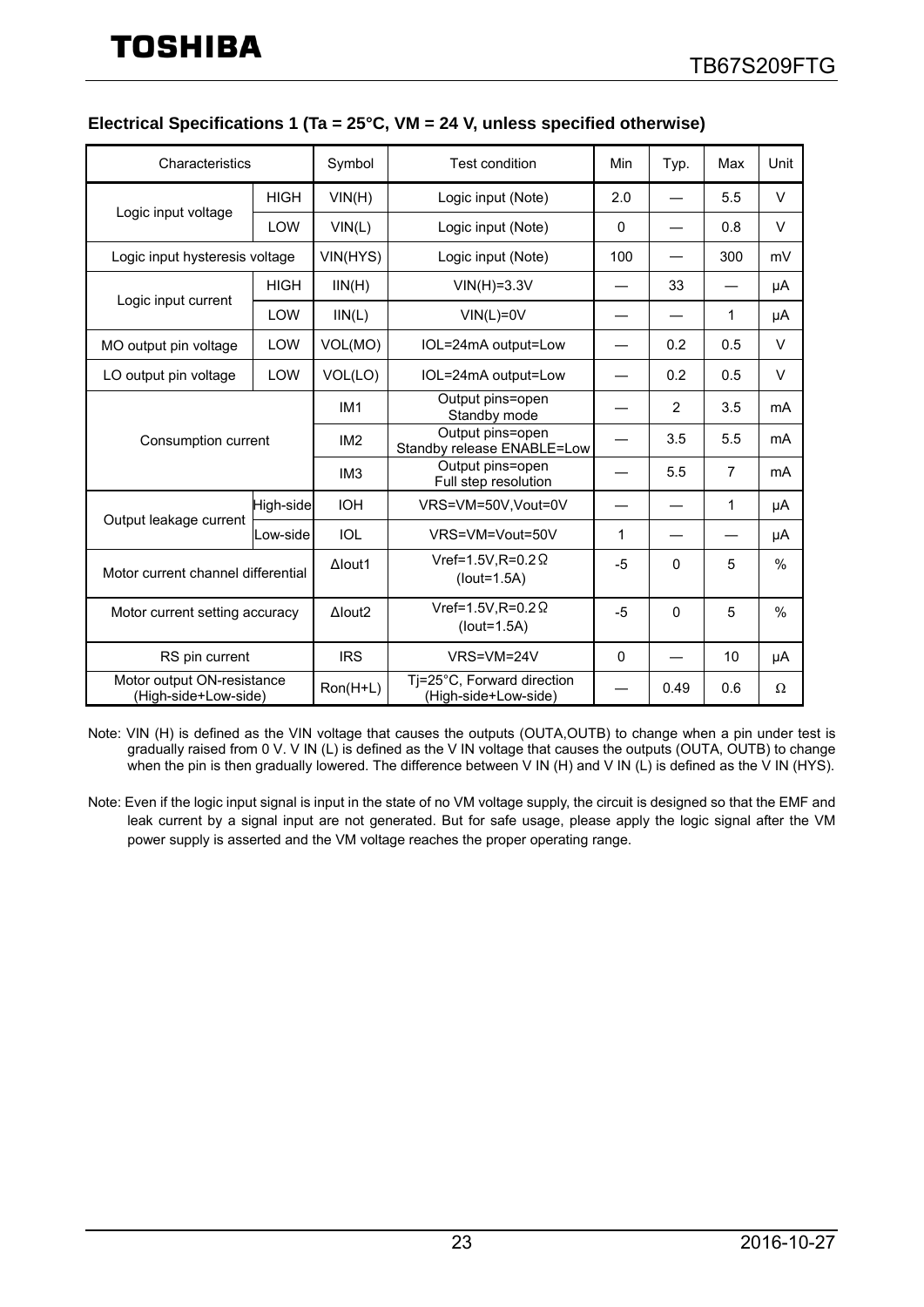| Characteristics                                   | Symbol                  | Test condition | Min   | Typ.  | Max   | Unit   |
|---------------------------------------------------|-------------------------|----------------|-------|-------|-------|--------|
| Vref input current                                | Iref                    | $Vref=2.0V$    |       | 0     | 1     | μA     |
| VCC voltage                                       | <b>VCC</b>              | $ICC = 5.0mA$  | 4.75  | 5.0   | 5.25  | V      |
| VCC current                                       | <b>ICC</b>              | $VCC = 5.0V$   |       | 2.5   | 5     | mA     |
| Vref gain rate                                    | Vref(gain)              | $Vref=1.5V$    | 1/5.2 | 1/5.0 | 1/4.8 |        |
| Thermal shutdown(TSD)<br>threshold (Note1)        | <b>T<sub>i</sub>TSD</b> |                | 145   | 160   | 175   | °C     |
| VM recovery voltage                               | <b>VMR</b>              |                | 7.0   | 8.0   | 9.0   | $\vee$ |
| Over-current detection (ISD)<br>threshold (Note2) | ISD                     |                | 4.1   | 4.9   | 5.7   | A      |

#### **Electrical Specifications 2 (Ta =25°C, VM = 24 V, unless specified otherwise)**

#### **Note1: About TSD**

When the junction temperature of the device reached the TSD threshold, the TSD circuit is triggered; the internal reset circuit then turns off the output transistors. Noise rejection blanking time is built-in to avoid misdetection. Once the TSD circuit is triggered, the device will be set to standby mode, and can be cleared by reasserting the VM power source, or setting the DMODE pins to standby mode. The TSD circuit is a backup function to detect a thermal error, therefore is not recommended to be used aggressively.

#### **Note2: About ISD**

When the output current reaches the threshold, the ISD circuit is triggered; the internal reset circuit then turns off the output transistors. The dead band time is set to avoid the incorrect operation by switching. When the ISD function is operating, the IC is set to the standby mode. After detecting overcurrent, it can be returned by re-starting the VM power supply or setting the standby mode with DMODE pins.

#### **Back-EMF**

While a motor is rotating, there is a timing at which power is fed back to the power supply. At that timing, the motor current recirculates back to the power supply due to the effect of the motor back-EMF.

If the power supply does not have enough sink capability, the power supply and output pins of the device might rise above the rated voltages. The magnitude of the motor back-EMF varies with usage conditions and motor characteristics. It must be fully verified that there is no risk that the TB67S209FTG or other components will be damaged or fail due to the motor back-EMF.

#### **Cautions on Overcurrent Shutdown (ISD) and Thermal Shutdown (TSD)**

The ISD and TSD circuits are only intended to provide temporary protection against irregular conditions such as an output short-circuit; they do not necessarily guarantee the complete IC safety.

If the device is used beyond the specified operating ranges, these circuits may not operate properly: then the device may be damaged due to an output short-circuit.

The ISD circuit is only intended to provide a temporary protection against an output short-circuit. If such a condition persists for a long time, the device may be damaged due to overstress. Overcurrent conditions must be removed immediately by external hardware.

#### **IC Mounting**

Do not insert devices incorrectly or in the wrong orientation. Otherwise, it may cause breakdown, damage and/or deterioration of the device.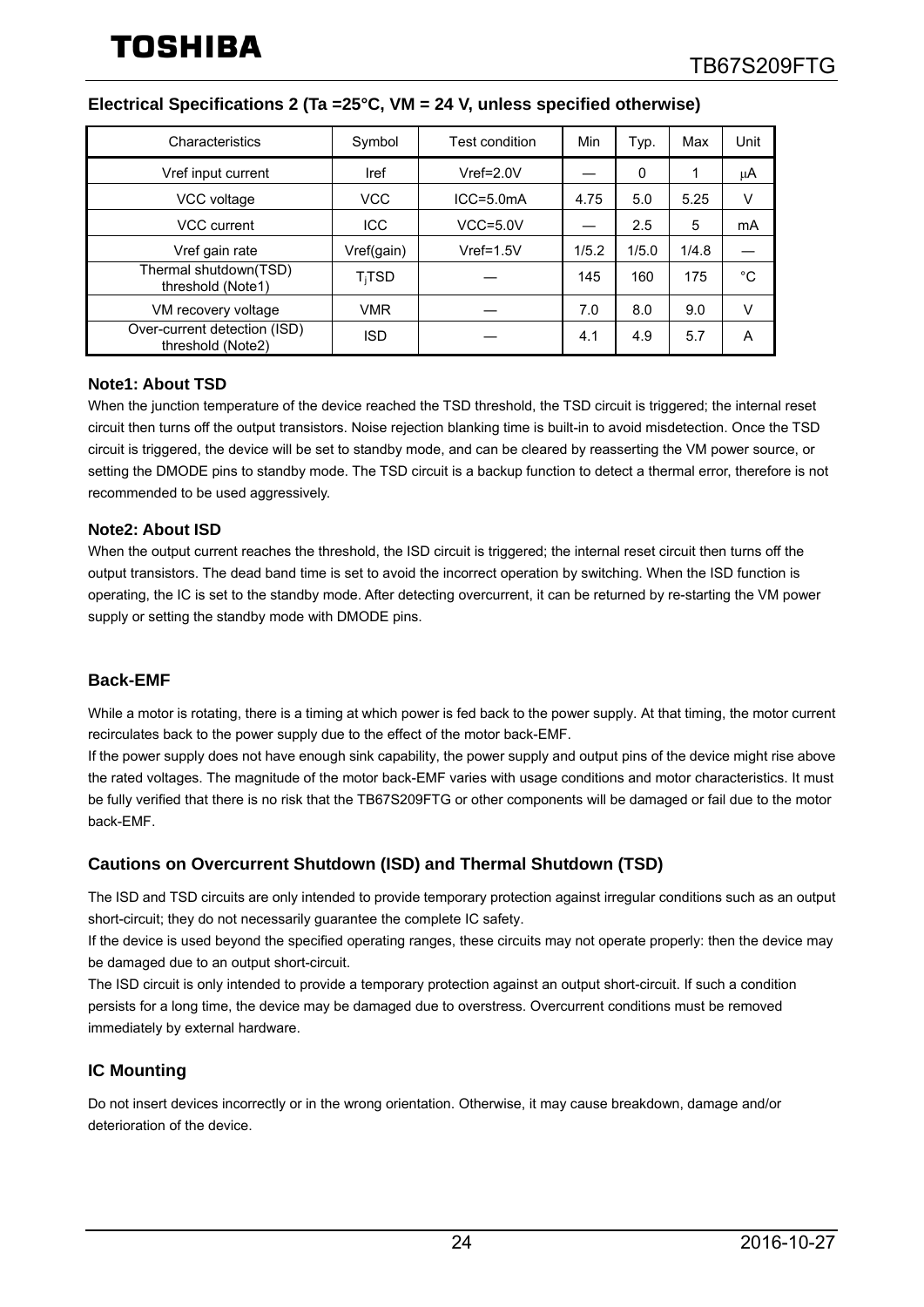## **AC Electrical Specification (Ta = 25°C, VM = 24 V, 6.8 mH/5.7 Ω)**

| Characteristics                                  | Symbol            | <b>Test condition</b>                             | Min   | Typ. | Max   | Unit |
|--------------------------------------------------|-------------------|---------------------------------------------------|-------|------|-------|------|
| Inside filter of CLK input minimum<br>High width | tCLK(H)           | The CLK(H) minimum pulse<br>width                 | 300   |      |       | ns   |
| Inside filter of CLK input minimum<br>Low width  | tCLK(L)           | The CLK(L) minimum pulse<br>width                 | 250   |      |       | ns   |
|                                                  | tr                |                                                   | 30    | 80   | 130   | ns   |
| Output transistor                                | tf                |                                                   | 40    | 90   | 140   | ns   |
| switching specific                               | tpLH(CLK)         | <b>CLK-Output</b>                                 |       | 1000 |       | ns   |
|                                                  | tpHL(CLK)         | CLK-Output                                        |       | 1500 |       | ns   |
| Analog noise blanking time                       | <b>AtBLK</b>      | VM=24V, lout=1.5A                                 | 250   | 400  | 550   | ns   |
| Oscillator frequency accuracy                    | $\triangle$ fOSCM | COSC=270pF, ROSC=5.1 k $\Omega$                   | $-15$ |      | $+15$ | $\%$ |
| Oscillator reference frequency                   | fOSCM             | COSC=270 pF, ROSC=5.1 k $\Omega$                  | 952   | 1120 | 1288  | kHz  |
| Chopping frequency                               | fchop             | Output:Active(lout =1.5 A),<br>$fOSCM = 1120$ kHz |       | 70   |       | kHz  |

## **AC Electrical Specification Timing chart**

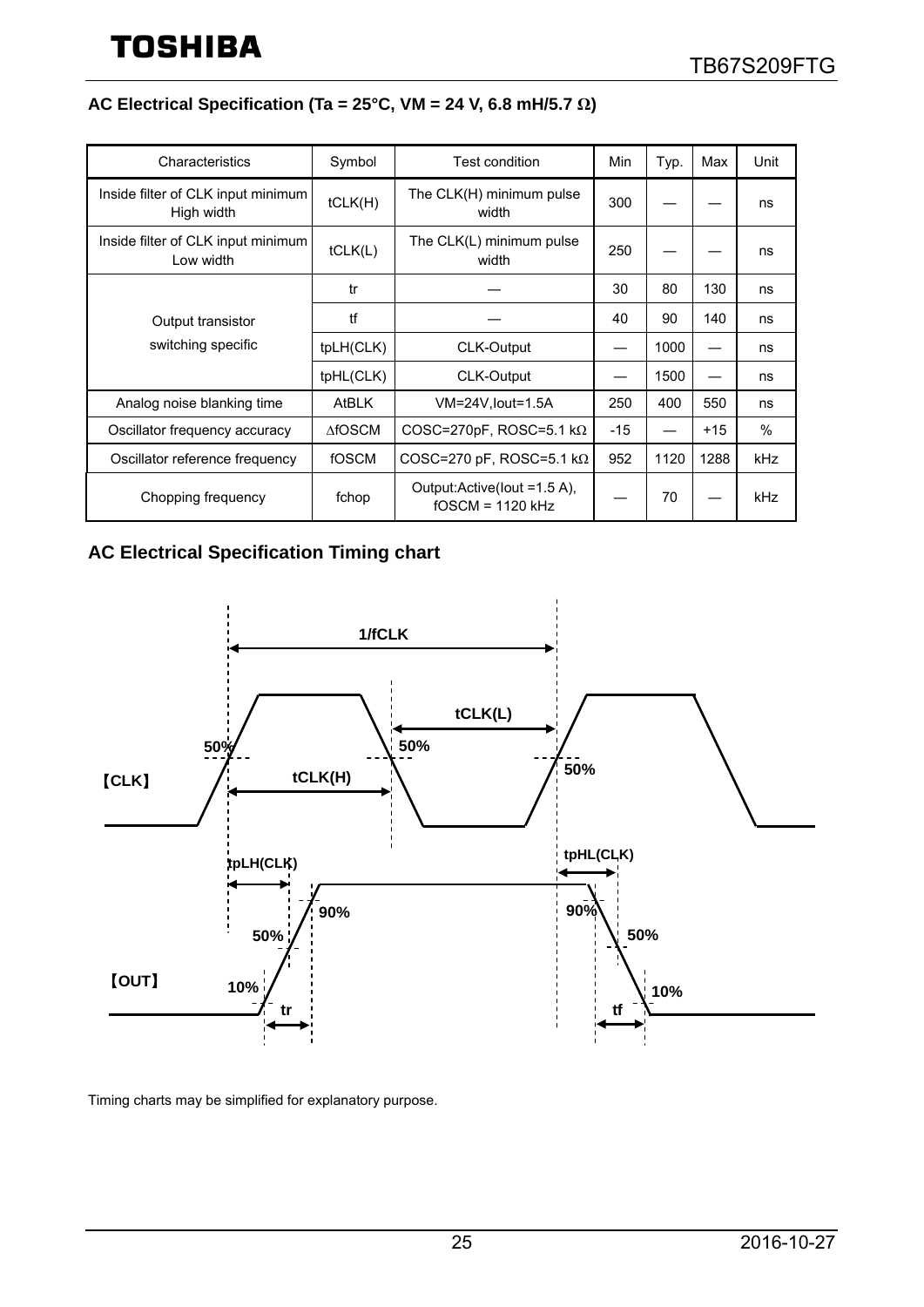**(Reference) About the relation between power dissipation and ambient temperature**



\* This value is dependent on a substrate pattern and mounting conditions. Please be careful. Moreover, power dissipation becomes small when ambient temperature is high.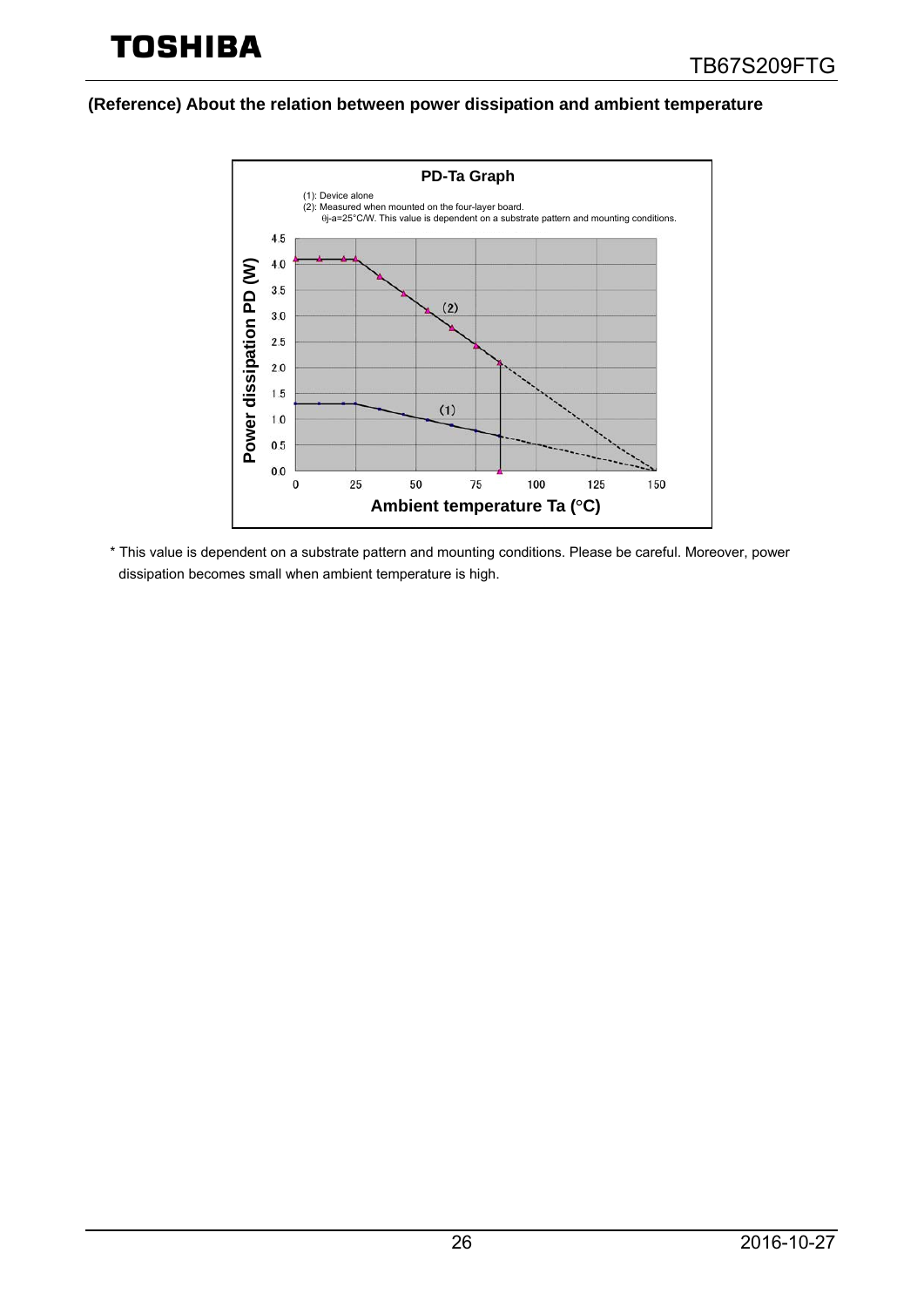## **Package Dimensions**

## **P-WQFN48-0707-0.50-003 (unit: mm)**







Weight 0.11g (typ.)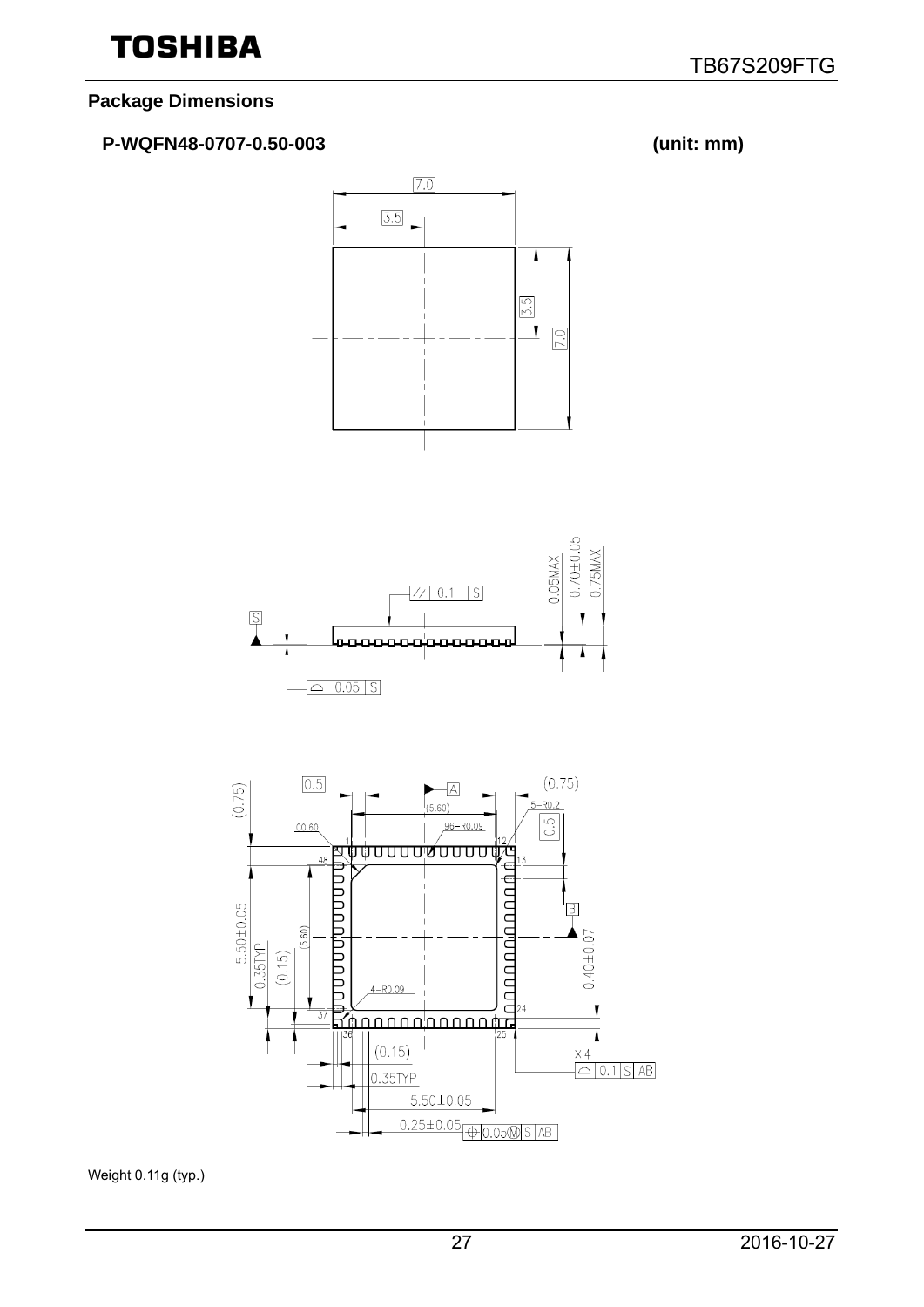#### **Notes on Contents**

#### 1. Block Diagrams

Some of the functional blocks, circuits, or constants in the block diagram may be omitted or simplified for explanatory purposes.

2. Equivalent Circuits

The equivalent circuit diagrams may be simplified or some parts of them may be omitted for explanatory purposes.

3. Timing Charts

Timing charts may be simplified for explanatory purposes.

4. Application Circuits

The application circuits shown in this document are provided for reference purposes only. Thorough evaluation is required, especially at the mass-production design stage.

Toshiba does not grant any license to any industrial property rights by providing these examples of application circuits.

5. Test Circuits

Components in the test circuits are used only to obtain and confirm the device characteristics. These components and circuits are not guaranteed to prevent malfunction or failure from occurring in the application equipment.

#### **IC Usage Considerations**

#### **Notes on handling of ICs**

- (1) The absolute maximum ratings of a semiconductor device are a set of ratings that must not be exceeded, even for a moment. Do not exceed any of these ratings. Exceeding the rating(s) may cause device breakdown, damage or deterioration, and may result in injury by explosion or combustion.
- (2) Use an appropriate power supply fuse to ensure that a large current does not continuously flow in the case of overcurrent and/or IC failure. The IC will fully break down when used under conditions that exceed its absolute maximum ratings, when the wiring is routed improperly or when an abnormal pulse noise occurs from the wiring or load, causing a large current to continuously flow and the breakdown can lead to smoke or ignition. To minimize the effects of the flow of a large current in the case of breakdown, appropriate settings, such as fuse capacity, fusing time and insertion circuit location, are required.
- (3) If your design includes an inductive load such as a motor coil, incorporate a protection circuit into the design to prevent device malfunction or breakdown caused by the current resulting from the inrush current at power ON or the negative current resulting from the back electromotive force at power OFF. IC breakdown may cause injury, smoke or ignition. Use a stable power supply with ICs with built-in protection functions. If the power supply is unstable, the protection function may not operate, causing IC breakdown. IC breakdown may cause injury, smoke or ignition.
- (4) Do not insert devices in the wrong orientation or incorrectly. Make sure that the positive and negative terminals of power supplies are connected properly. Otherwise, the current or power consumption may exceed the absolute maximum rating, and exceeding the rating(s) may cause device breakdown, damage or deterioration, and may result in injury by explosion or combustion. In addition, do not use any device inserted in the wrong orientation or incorrectly to which current is applied even just once.
- (5) Carefully select external components (such as inputs and negative feedback capacitors) and load components (such as speakers), for example, power amp and regulator. If there is a large amount of leakage current such as from input or negative feedback capacitor, the IC output DC voltage will increase. If this output voltage is connected to a speaker with low input withstand voltage, overcurrent or IC failure may cause smoke or ignition. (The overcurrent may cause smoke or ignition from the IC itself.) In particular, please pay attention when using a Bridge Tied Load (BTL) connection-type IC that inputs output DC voltage to a speaker directly.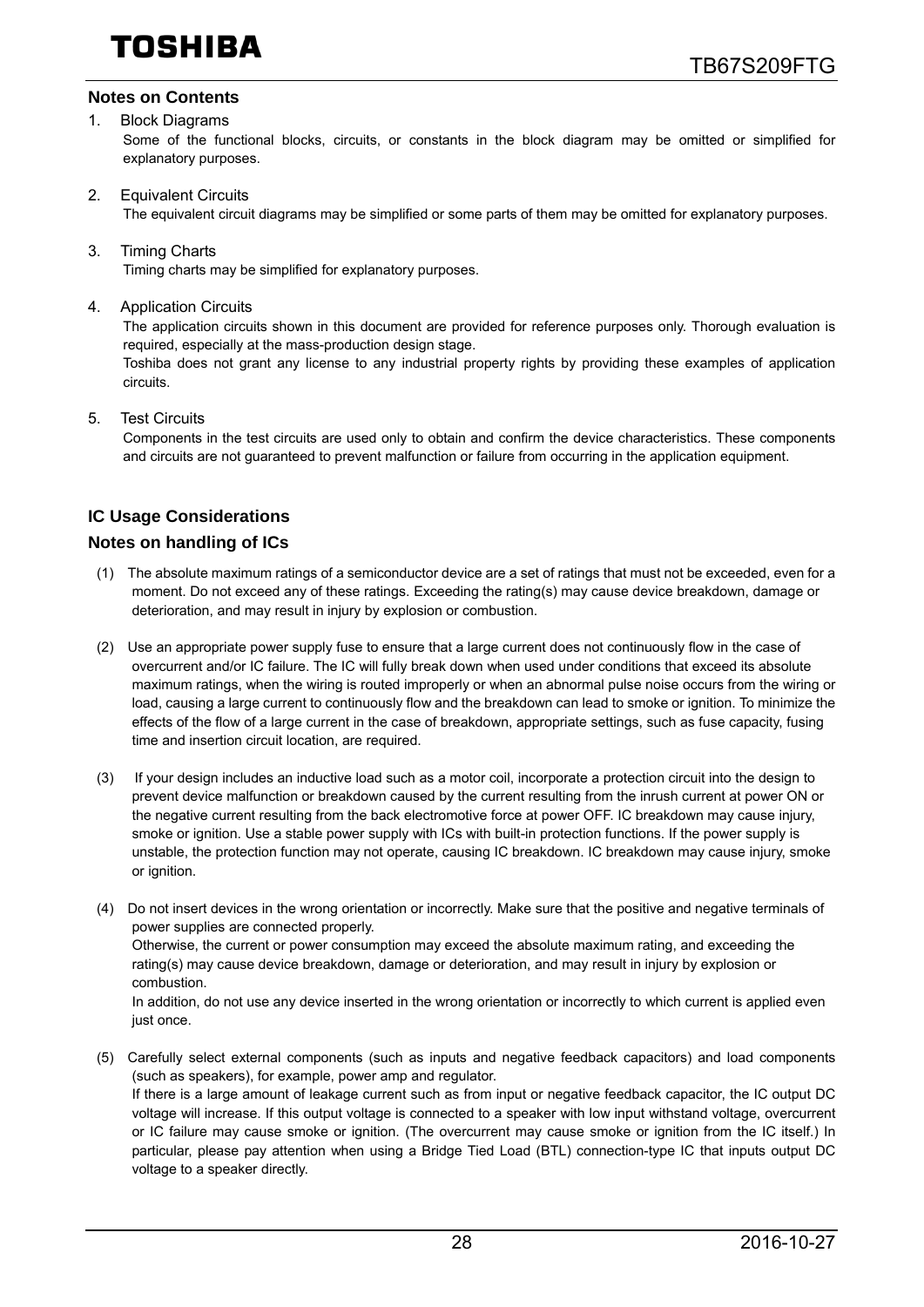#### **Points to remember on handling of ICs**

#### Overcurrent detection Circuit

Overcurrent detection circuits (referred to as current limiter circuits) do not necessarily protect ICs under all circumstances. If the overcurrent detection circuits operate against the overcurrent, clear the overcurrent status immediately.

Depending on the method of use and usage conditions, exceeding absolute maximum ratings may cause the overcurrent detection circuit to operate improperly or IC breakdown may occur before operation. In addition, depending on the method of use and usage conditions, if overcurrent continues to flow for a long time after operation, the IC may generate heat resulting in breakdown.

#### Thermal Shutdown Circuit

Thermal shutdown circuits do not necessarily protect ICs under all circumstances. If the thermal shutdown circuits operate against the over-temperature, clear the heat generation status immediately.

Depending on the method of use and usage conditions, exceeding absolute maximum ratings may cause the thermal shutdown circuit to operate improperly or IC breakdown to occur before operation.

#### Heat Radiation Design

When using an IC with large current flow such as power amp, regulator or driver, design the device so that heat is appropriately radiated, in order not to exceed the specified junction temperature (TJ) at any time or under any condition. These ICs generate heat even during normal use. An inadequate IC heat radiation design can lead to decrease in IC life, deterioration of IC characteristics or IC breakdown. In addition, when designing the device, take into consideration the effect of IC heat radiation with peripheral components.

#### Back-EMF

When a motor rotates in the reverse direction, stops or slows abruptly, current flows back to the motor's power supply owing to the effect of back-EMF. If the current sink capability of the power supply is small, the device's motor power supply and output pins might be exposed to conditions beyond the absolute maximum ratings. To avoid this problem, take the effect of back-EMF into consideration in system design.